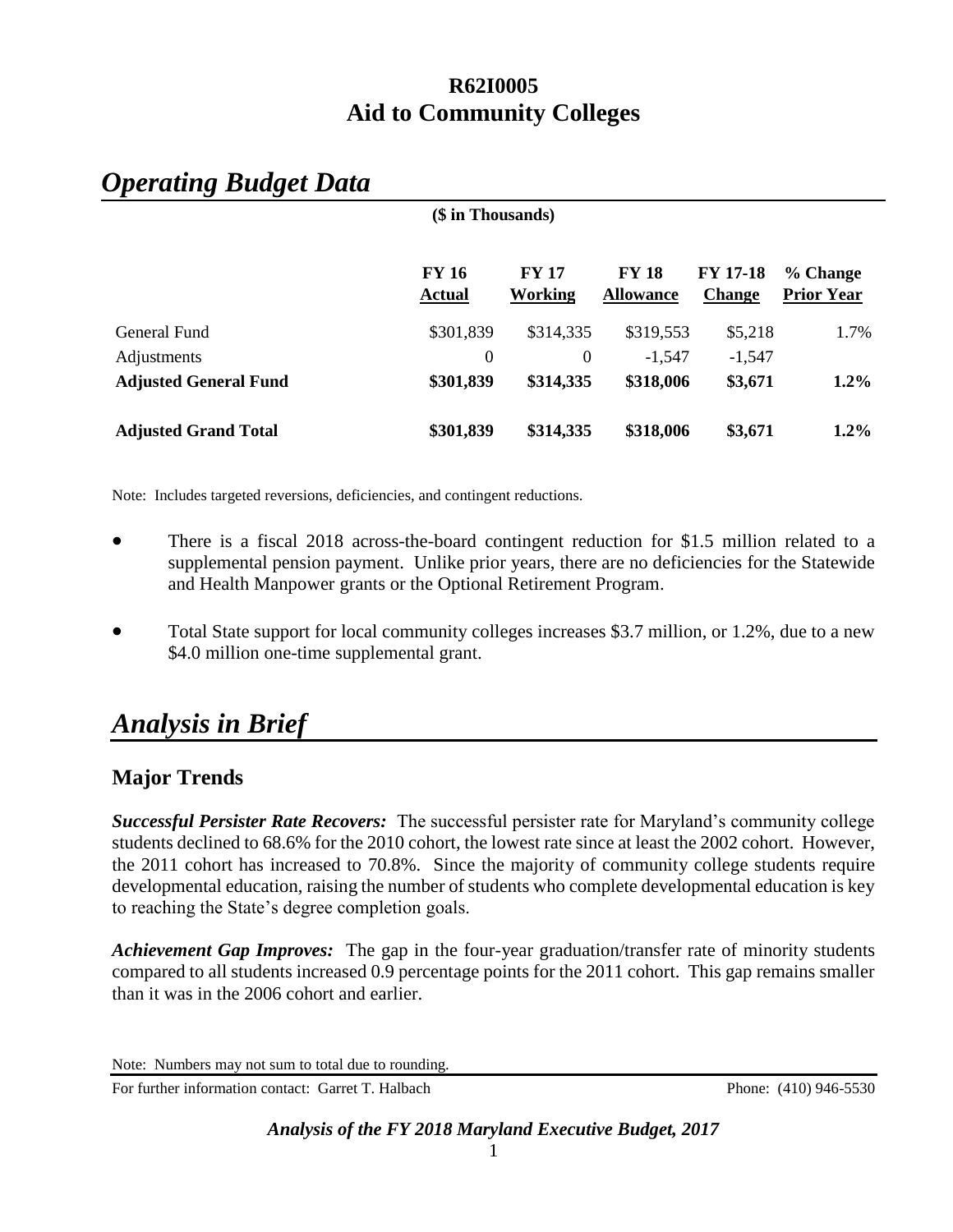# **Issues**

*Tuition, Fees, and Student Aid at Community Colleges:* Though much more affordable than the State's public four-year institutions, Maryland's community colleges are more expensive than their national peers and are increasingly unaffordable for Marylanders from outside an institution's service area. Additionally, while there is a national push to make community colleges free after financial aid is applied, several institutions in Maryland have already done this.

*Small College Grants Revisited:* Small College grants provide additional State support for smaller community colleges that may have more difficulty running a campus with much smaller student enrollment. The Small College grants were last set in fiscal 2003. Since then the enrollment growth has been uneven among the recipient colleges, but the relative distribution of the Small College grants has not mirrored enrollment change.

*Developments in Noncredit Education:* About one-quarter of eligible students for the Senator John A. Cade Funding Formula take noncredit workforce training rather than traditional academic credit programs. This issue will explore the limitations of federal and State financial aid for these offerings, as well as what the Maryland Higher Education Commission is doing to provide more information on outcomes from these courses.

# **Recommended Actions**

- 1. Add language to reduce State support for local community colleges.
- 2. Add language to delete the new one-time supplemental grant.
- 3. Adopt narrative for a report on noncredit data.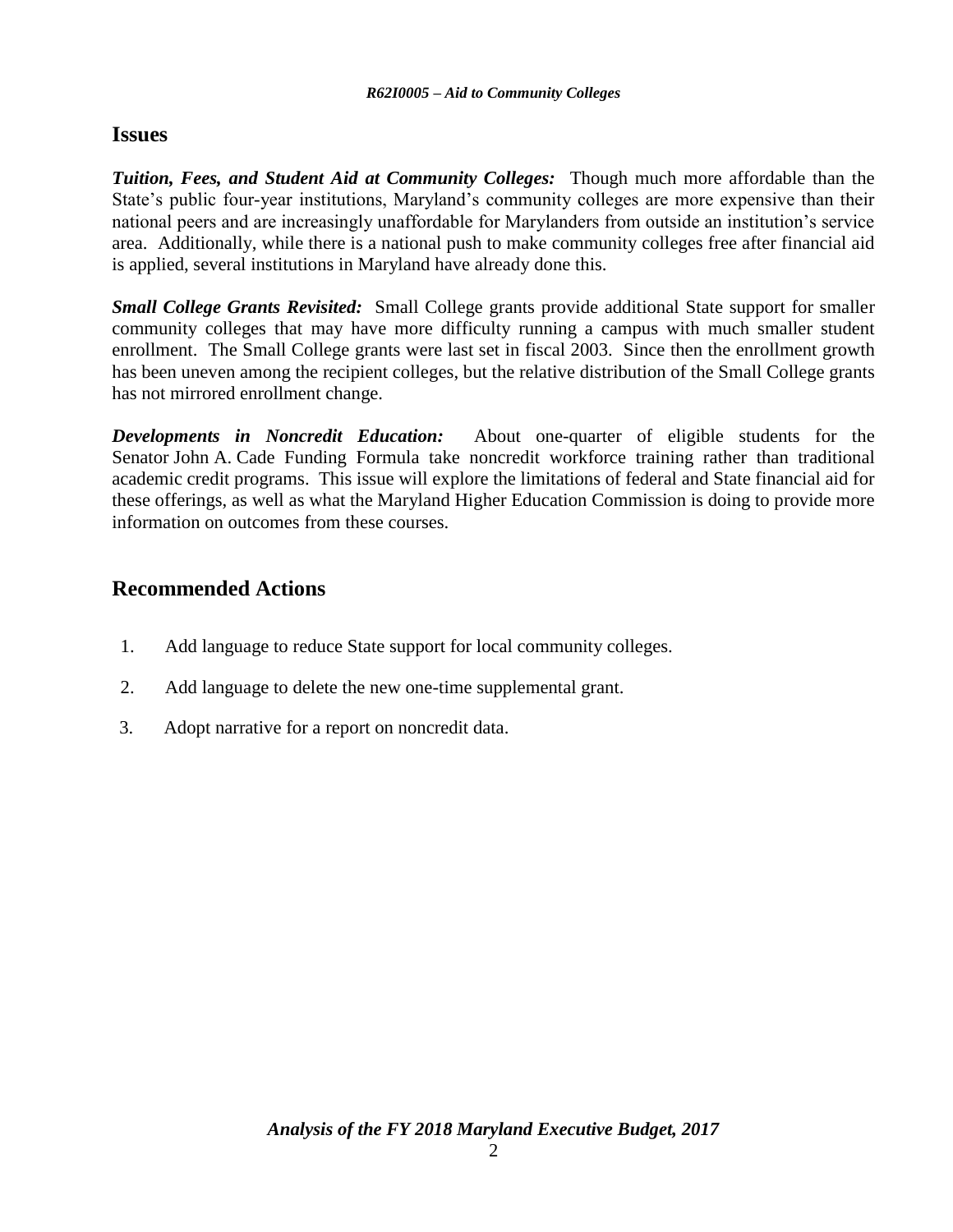# *Operating Budget Analysis*

# **Program Description**

State aid for the 15 local community colleges is provided through the Senator John A. Cade Funding Formula under Section 16-305 of the Education Article. The current formula has been used to determine funding since 1998. The amount of aid is based on a percentage of the current year's State aid per student to selected four-year public higher education institutions and the total number of full-time equivalent students (FTES) at the community colleges. The total is then distributed to each college based on the previous year's direct grant, enrollment, and a small-size factor. Chapter 333 of 2006 phased in a 5 percentage point increase in the formula over five years, ending in fiscal 2013. State fiscal difficulties have delayed the formula enhancement, and full funding is currently expected in fiscal 2023.

Additional grants are provided through the following programs.

- The Small Community College Grants are distributed to the smallest community colleges in order to provide relief from the disproportionate costs they incur. Chapter 284 of 2000 increased the grants distributed by the Maryland Higher Education Commission (MHEC) to seven small community colleges beginning in fiscal 2003. The amount of the unrestricted grants increase annually by the same percentage of funding per FTES at the selected institutions used by the Senator John A. Cade funding formula. Additional grants are received by Allegany College of Maryland and Garrett College. These Appalachian Mountain grants do not increase annually.
- The Statewide and Health Manpower (SHM) Grant programs permit some students to attend out-of-county community colleges and pay in-county tuition rates. The grants reimburse colleges for out-of-county tuition waivers. If funding in a single year is not enough to cover the entire program, MHEC prorates funding based on the number of participating students.
- The English for Speakers of Other Languages (ESOL) program provides funding for instructional costs and services for ESOL students. Funding is capped at \$800 per eligible FTES and \$8 million in total State aid for the program.
- The Garrett County/West Virginia Reciprocity Program allows West Virginia residents to attend Garrett College at in-county tuition rates and provides reimbursement for tuition waivers. The Somerset County Reimbursement Program similarly provides tuition waiver reimbursement to colleges permitting students who reside in a county with no community college to attend at in-county tuition rates.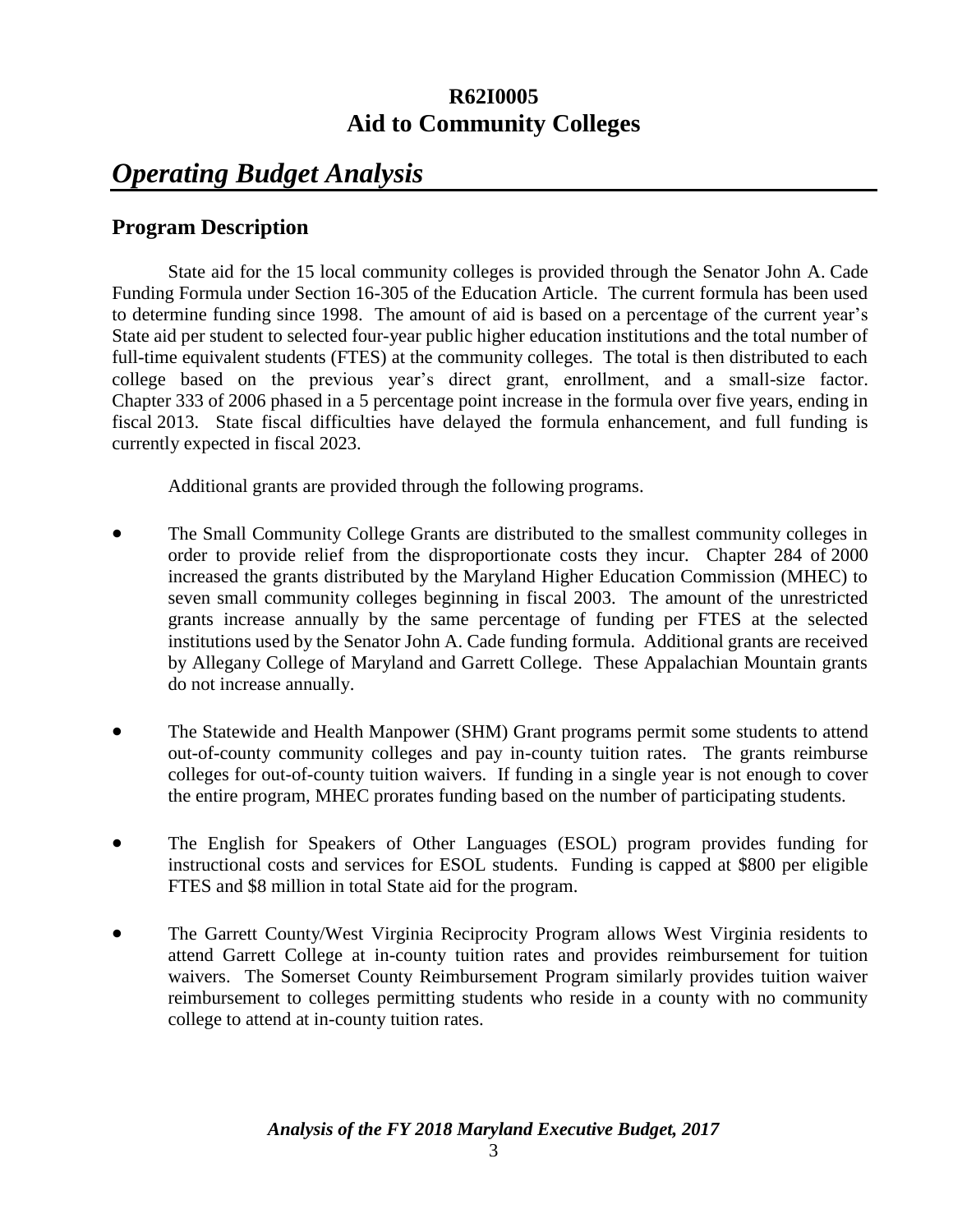Certain community college employees are eligible to participate in a defined benefit retirement plan maintained and operated by the State. Alternately, the employees may participate in the Optional Retirement Program (ORP), a defined contribution plan. Under current law, the State funds the costs associated with the various retirement plans, with the exception of State Retirement Agency (SRA) administration costs. However, there is a one-time deficiency for administrative costs in the fiscal 2018 budget bill that is discussed later in this analysis.

The goals that MHEC has set for providing State aid to community colleges are:

- to ensure that Maryland community college students are progressing successfully toward their goals;
- to attain diversity reflecting the racial/ethnic composition of the service areas of the community colleges;
- to support regional economic and workforce development by producing graduates and by supplying training to the current employees of businesses; and
- to achieve a competitive ORP to recruit and retain quality faculty.

## **Performance Analysis: Managing for Results**

Students enrolling at community colleges often have different goals than those at traditional four-year institutions. Community college students tend to have higher developmental education needs, are more likely to enroll part-time, and may be less degree focused. With these differences, it is difficult to directly compare the outcomes between the two segments. For community college students, successful persister rates are used to measure student performance. A successful persister is a student who attempts at least 18 credits within the first two years, and who, after four years, is still enrolled, has graduated, or has transferred.

### **1. Successful Persister Rate Recovers**

The statewide successful persister rate for the 2001 through 2011 cohorts is shown in **Exhibit 1.** From the 2007 cohort through the 2010 cohort, the rate had declined by 5.1 percentage points, which would seem to coincide with the economic recession. This may indicate that the larger cohorts entering during the recession years had poorer outcomes, even when using the very broad definition of success within the persistence rate. The 2011 cohort improved its success rate by 0.6 percentage points, putting the State rate below 70.0% for the third year in a row. This is the third lowest successful persister rate since 2001 and the rate had been as high as 76.7% in the 1999 cohort (not shown). While increasing this rate is necessary to meet the State's degree completion goals, the main takeaway across the last decade of cohorts has really been the lack of any trend up or down in this rate. **The Secretary of the Maryland Higher Education Commission and Director**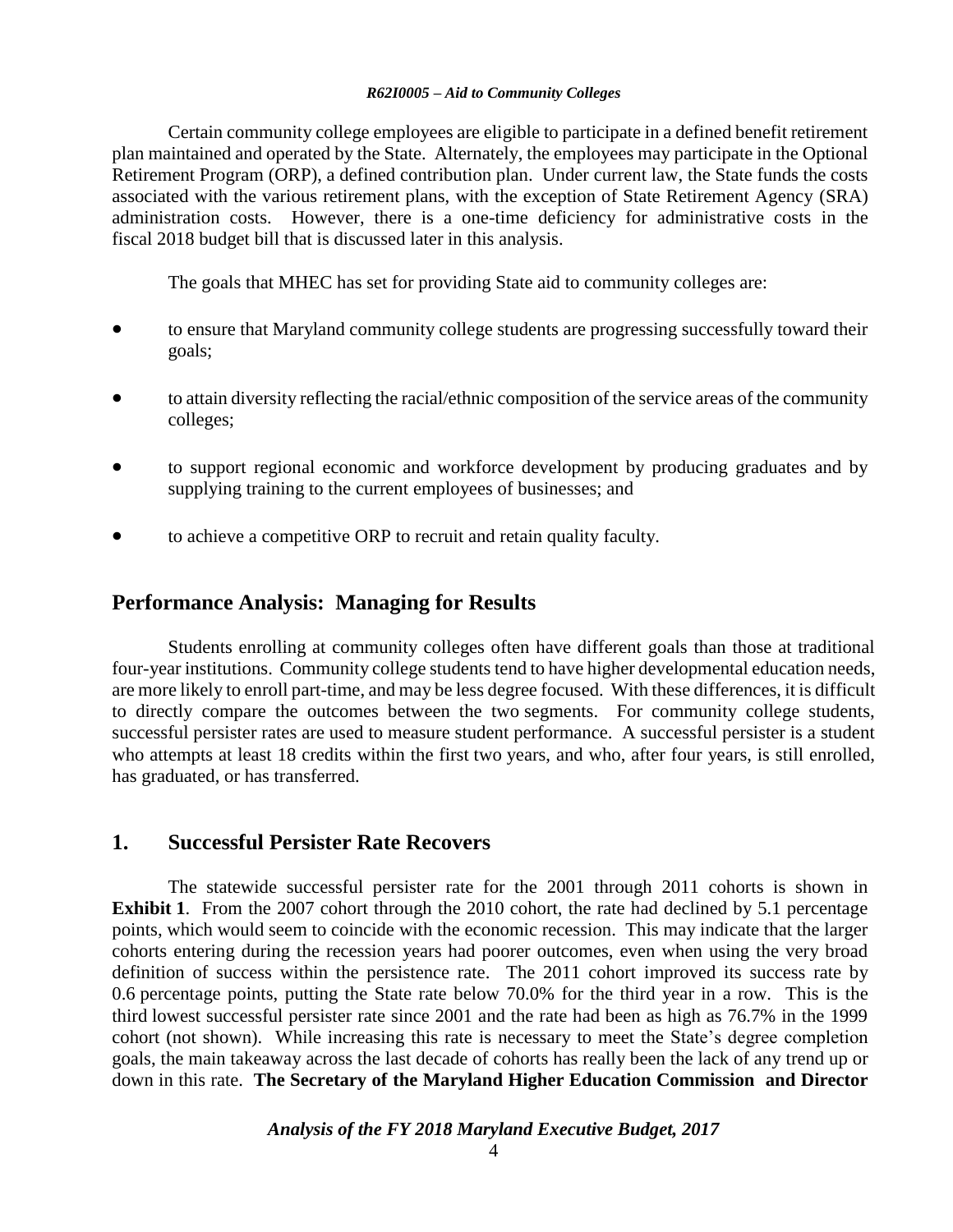**of the Maryland Association of Community Colleges (MACC) should comment on why initiatives to date have not moved the needle of the successful persister rate and what the twoyear sector will do going forward.** 





Source: Maryland Association of Community Colleges

The successful persister rates for three separate subgroups of students are tracked by MACC – college-ready students, developmental completers (students who require developmental education and who complete it within four years), and developmental noncompleters (students who require developmental education and have not completed coursework after four years). **Exhibit 2** shows successful persister rates for those three subgroups in the 2011 cohort.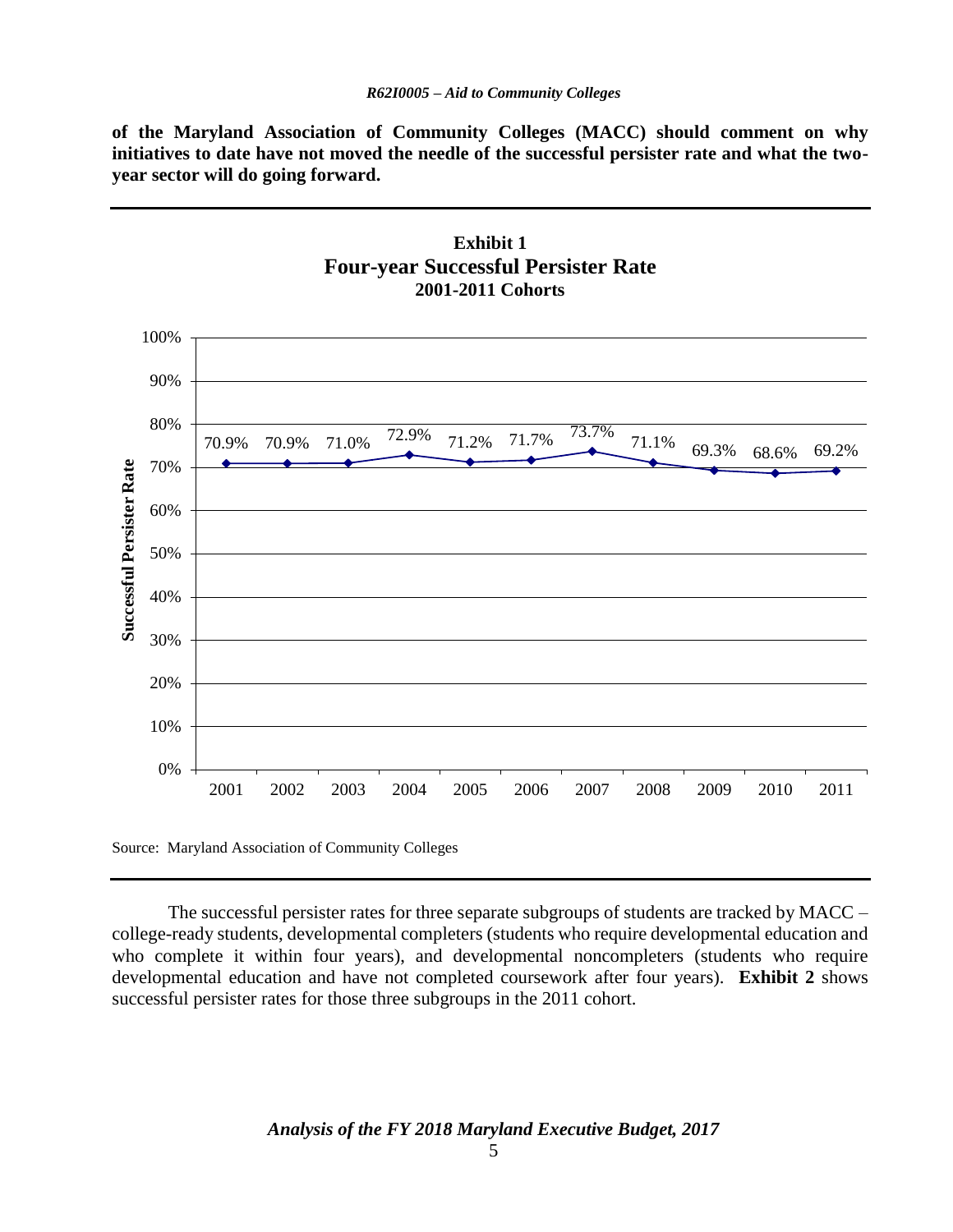

**Exhibit 2 Degree Progress Four Years after Initial Enrollment Fall 2011 Cohort**

Note: Figures include Baltimore City Community College. The students included in this analysis represent the outcomes of first-time students who attempted at least 18 credit hours in their first two years.

Source: Maryland Association of Community Colleges

In the 2005 through 2009 cohorts, the highest rate of success had been for developmental completers, or students who required and completed developmental education before beginning credit-bearing coursework. The successful persister rate for this type of student had been between 1.4 percentage points to 2.6 percentage points higher than college-ready students. This changed with the 2010 cohort, which saw the college-ready students having a higher persister rate, something last seen in the 2004 cohort. However, in the 2011 cohort, college-ready students and developmental completers both have a successful persister rate of 82.1%.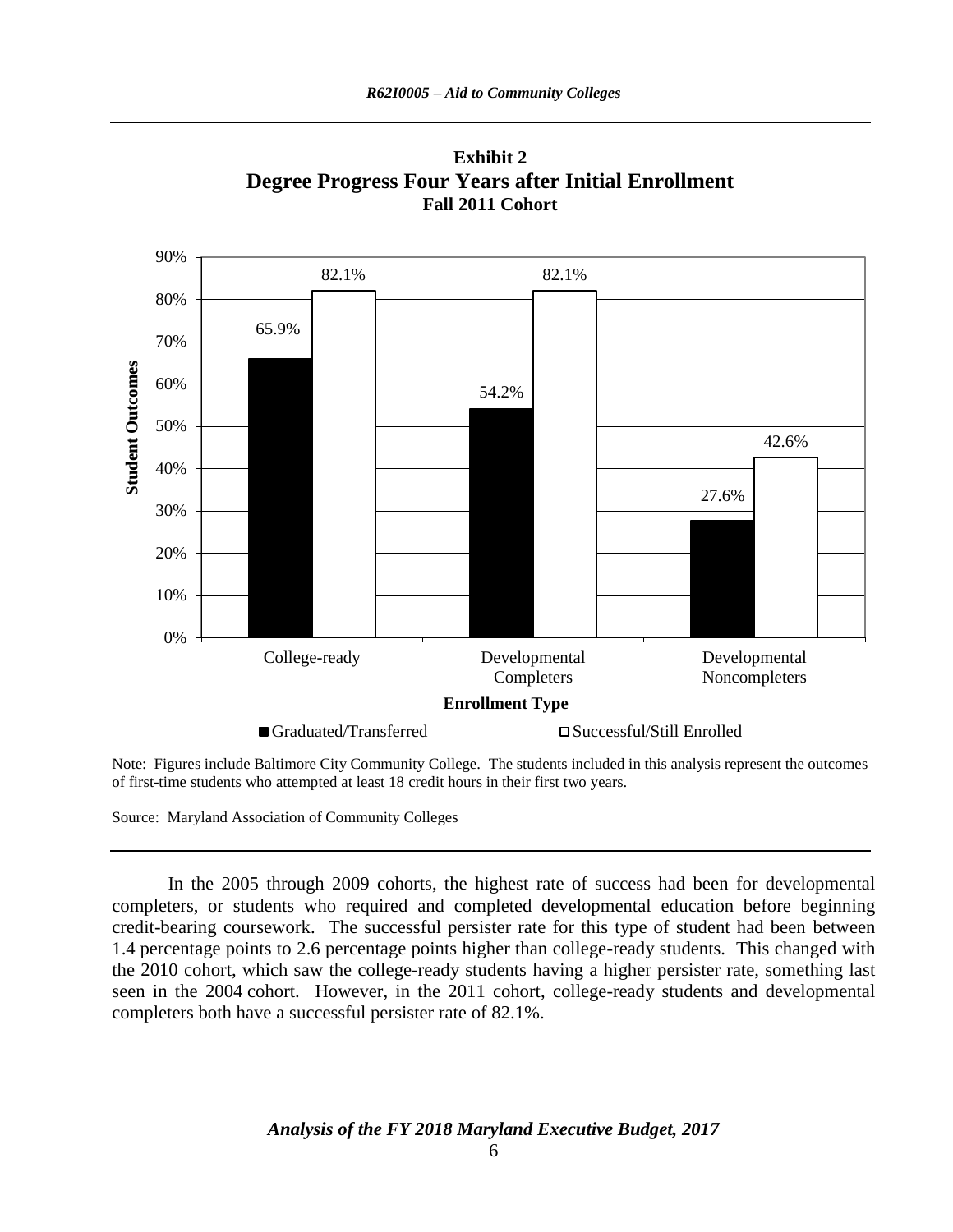While college-ready students and developmental completers both persist at rates over 80% in the 2011 cohort, the actual student outcomes are not necessarily equal. About two-thirds of college-ready students graduate or transfer. This is about 12 percentage points higher than the developmental completers and nearly 40 percentage points higher than developmental noncompleters. Perhaps more importantly, students who complete developmental education are nearly 40 percentage points more likely to be successful persisters after four years than their peers who did not complete remedial education. This underscores the importance of getting students through developmental coursework. Further detail within these types of students, such as how many are graduating versus transferring, would be useful, but this data is not currently reported.

The developmental completers' success rates are critical given the important work of community colleges serving as open access institutions where students of all preparedness levels enroll expecting to make progress toward a degree. The majority of students who enter community colleges test into developmental education, but few of them complete the required coursework. Exhibit 2 shows that the students who do complete developmental education are as persistent as those who enter college ready. Thus, reducing the number of students in the noncompleters category should be a priority for community colleges and may be a better goal to track than the success of the noncompleters themselves. The 2009 cohort of noncompleters was about 7,400, while the 2011 cohort of noncompleters was only about 6,100, a decline of 1,300 students, or about 18.0%, over two years.

Ultimately, the number of students in each persister category may in fact be much more important than slight changes in the percent persisting. For example, the College and Career Readiness and College Completion Act (CCRCCA) of 2013 requires students to complete developmental courses within their first 24 credits on campus. Similarly, transition courses in high school should reduce the need for developmental education in college. Both should decrease the number of students needing developmental education, however, that will not be seen in the persistence data until at least the 2014 cohort, three years from now.

**Exhibit 3** shows the college-by-college breakdown of the same three categories of student for the 2011 cohort persister rates. Overall, colleges range from the Baltimore City Community College (BCCC) at 45.9%, the only institution below 60.0%, on up to 80.7% at the Frederick Community College. What is interesting is that despite varying demographics and levels of student readiness across the State, most schools, 9 of the 16 colleges, now have persister raters above 70.0%. While, generally, the colleges with a higher number of students requiring developmental education have lower successful persister rates, 4 community colleges (Allegany, Carroll, Garrett, and Hagerstown) have below average numbers of college-ready students, but still have relatively high persister rates. In the 2011 cohort, 6 community colleges saw their successful persister rate decrease by at least 1 percentage point, while 11 had decreased in the prior year. Garrett College, in particular, declined 9.6 percentage points in the 2011 cohort, partly due to having a very small cohort size of between 200 and 300 students in most years of data. On the other hand, Anne Arundel and Cecil counties saw improvement of at least 5 percentage points in their persister rates in the 2011 cohort. Enrollment will be discussed in more detail later in this analysis, but the fall 2011 cohort was the peak year for community college enrollment across Maryland, so the outcomes of the 2011 cohort may be weighted by students driven to enrollment because of the economic recession.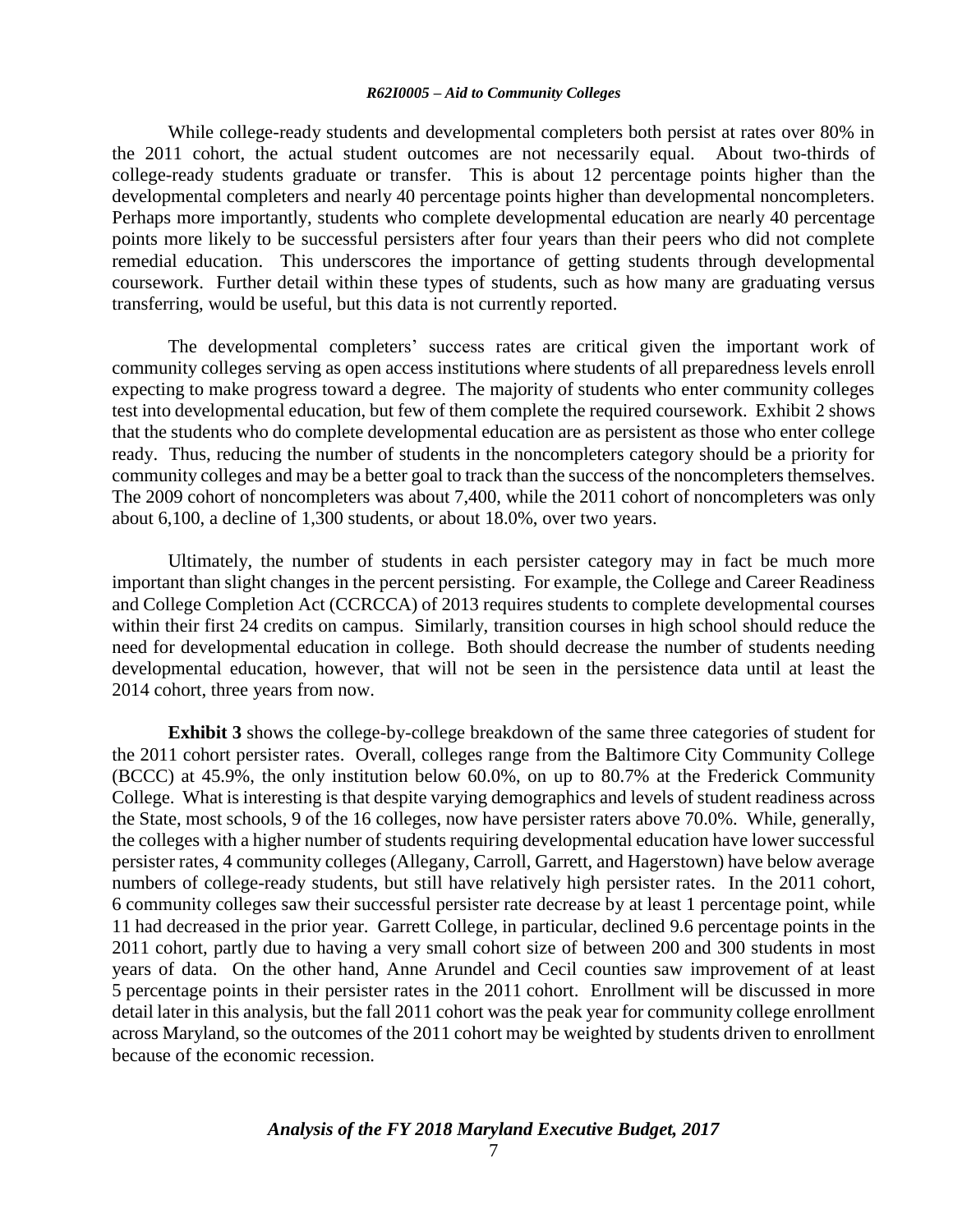

**Exhibit 3 Successful Persister Rate by College Fall 2011 Cohort**

Source: Maryland Association of Community Colleges

It is interesting to note from Exhibit 3 that two of the most successful colleges have relatively different student populations: at Carroll College, 70% of the successful persisters are developmental completers, whereas more students enter as college-ready at the College of Southern Maryland (CSM). At Prince George's Community College (PGCC) and State-run BCCC, about 45% of all successful persisters are developmental noncompleters. If these students are unlikely to pass credit-bearing courses in English, or, more likely, mathematics, they are either spending their own money or using up financial aid eligibility without a reasonable chance of earning a credential. While there may be a population of students for whom this is an acceptable outcome, it is unlikely that most developmental noncompleters want to "swirl" for long in postsecondary education.

**The director of MACC should comment on what successful outcomes are possible for a developmental noncompleter still enrolled in courses and what percent ultimately graduate with**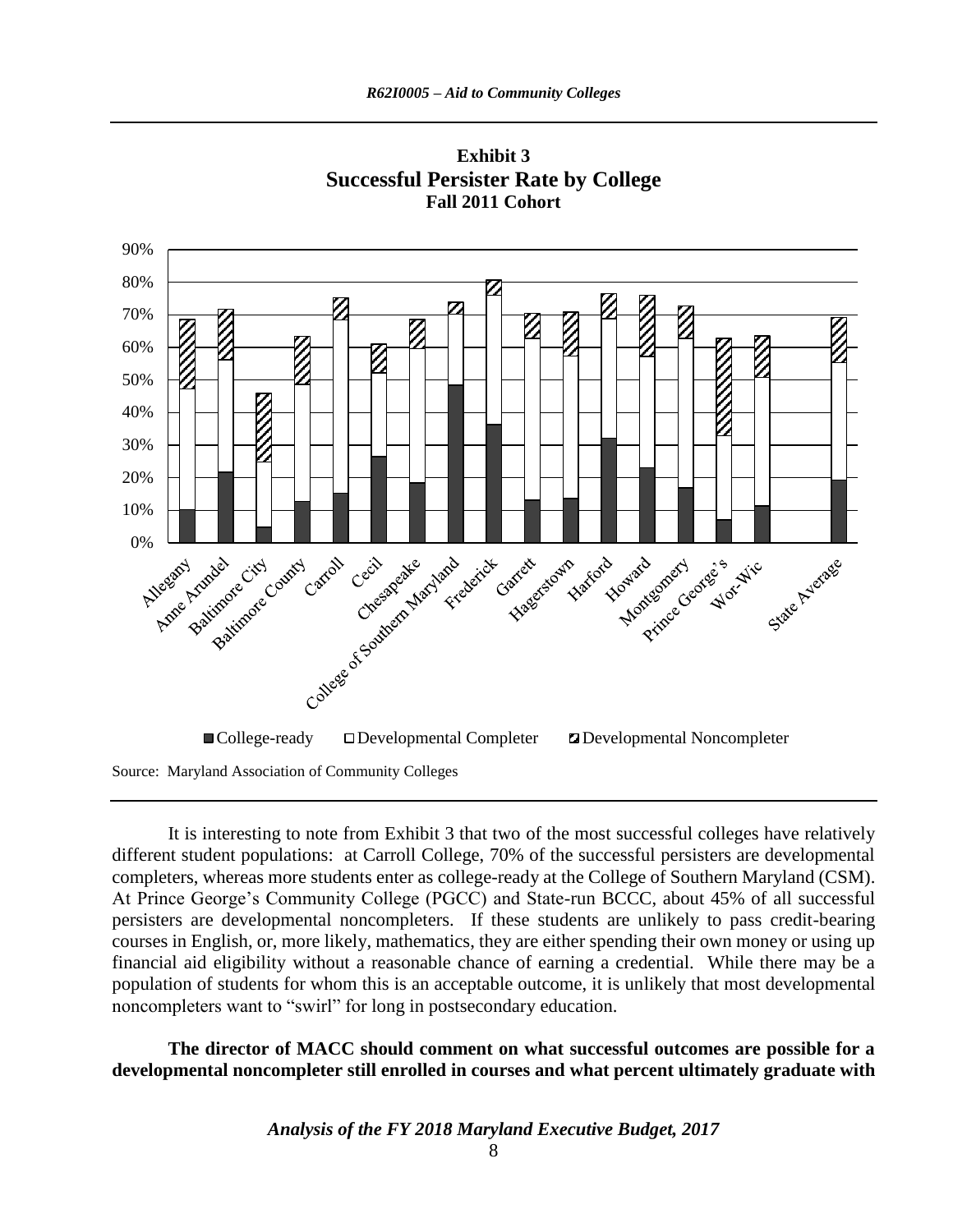**any certificate or degree. In addition, MACC should comment on how the requirement in the CCRCCA that students complete required developmental coursework within their first 24 credits is affecting the developmental noncompleters.** 

# **2. Achievement Gap Improves**

Another goal for the State is to narrow the achievement gap in the four-year graduation/transfer rate of minority students compared to all students. Minority students accounted for about 50% of fall 2015 enrollments according to MACC data. **Exhibit 4** shows that the achievement gap had grown to 10.1 percentage points in the 2004 cohort, but narrowed to 6.6 for the 2010 cohort. The gap increased again to 7.5 in the 2011 cohort, but current projections show a slight narrowing to 6.9 and 6.7 points, respectively, in the next two cohorts. Overall, the gap decreased by 1.6 points from the 2003 cohort to the 2011 cohort. Many of the State's initiatives focused on redesigning developmental courses are expected to have a disproportionately positive impact on minority students, as they are more likely to be enrolled in these courses. Other efforts, including expanding dual enrollment opportunities, may also lead to a reduction in the gap as students will enroll more familiar with higher education.



Note: Figures in the exhibit represent the percentage point gap between rates for all students and minority students. Source: Maryland Higher Education Commission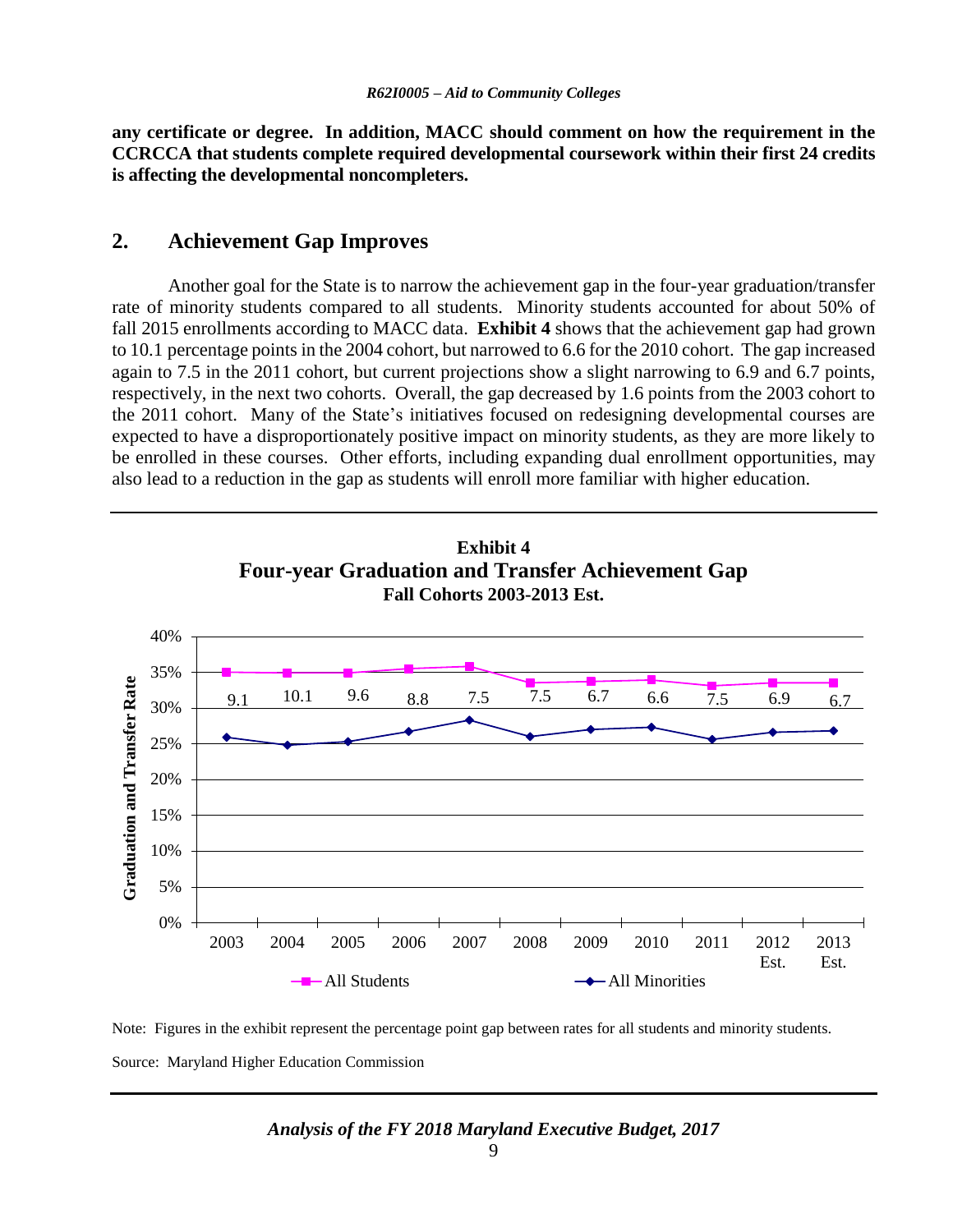### **Fiscal 2017 Actions**

### **Proposed Deficiency**

For the first time since the fiscal 2012 allowance, there is not a deficiency in the community college program for SHM grant programs or ORP. Both had accrued liabilities for many years, but these balances were completely paid off with fiscal 2016 deficiencies.

However, the fiscal 2018 budget does include a deficiency appropriation of \$19.7 million for grants to local jurisdictions to fully offset their fiscal 2017 administrative fee payments to SRA. This temporary relief from retirement agency administrative fees totals \$881,315 for community colleges. This deficiency is not included in the cover page of this analysis or in **Exhibit 5** as it is normally outside of the funding that is budgeted for community colleges.

### **Proposed Budget**

Exhibit 5 shows the budget changes for Aid to Community Colleges between the fiscal 2017 working appropriation and the fiscal 2018 allowance, adjusted for the contingent reduction to retirement. Total budget growth is \$3.7 million, or 1.2%, all in general funds.

# **Exhibit 5 Proposed Budget Aid to Community Colleges (\$ in Thousands)**

|                                   | <b>General</b> |              |
|-----------------------------------|----------------|--------------|
| <b>How Much It Grows:</b>         | <b>Fund</b>    | <b>Total</b> |
| Fiscal 2016 Actual                | \$301,839      | \$301,839    |
| Fiscal 2017 Working Appropriation | 314,335        | 314,335      |
| Fiscal 2018 Allowance             | 318,006        | 318,006      |
| Fiscal 2017-2018 Amount Change    | \$3,671        | \$3,671      |
| Fiscal 2017-2018 Percent Change   | 1.2%           | 1.2%         |

### **Changes**

| \$4,000 |
|---------|
| 1.076   |
| 455     |
| 28      |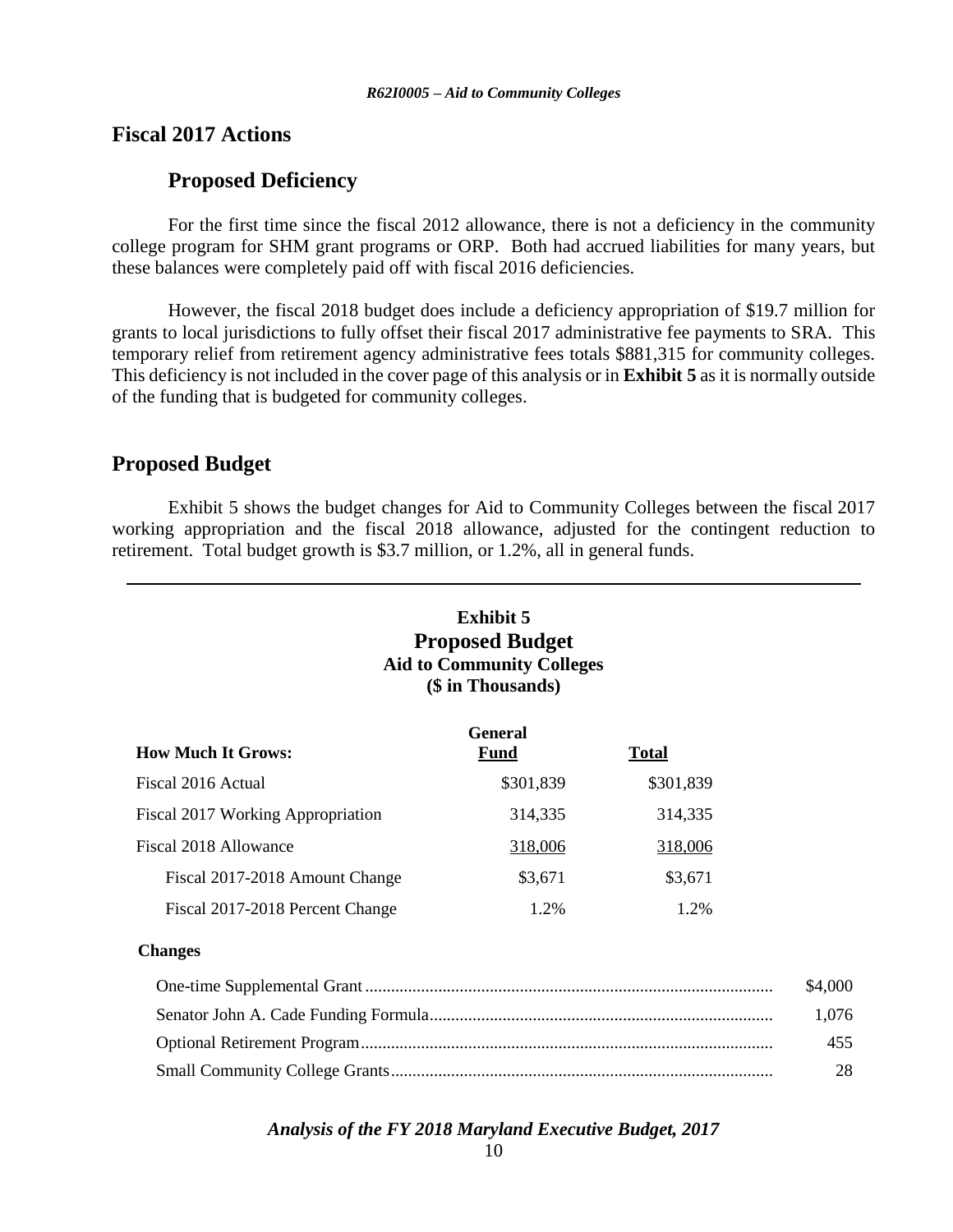### **Changes**

| Total                                                                         | \$3,671  |
|-------------------------------------------------------------------------------|----------|
|                                                                               | $-1,547$ |
|                                                                               | $-295$   |
| English for Speakers of Other Languages (decline based on enrollment changes) | $-24$    |
|                                                                               | $-22$    |

Note: Numbers may not sum to total due to rounding.

### **Across-the-board Reductions**

The fiscal 2018 budget bill includes a \$54.5 million (all funds) across-the-board contingent reduction for a supplemental pension payment. Annual payments are mandated for fiscal 2017 through 2020 if the Unassigned General Fund balance exceeds a certain amount at the close of the fiscal year. This agency's share of these reductions is \$1,546,848 in general funds. This action is tied to a provision in the Budget Reconciliation and Financing Act (BRFA) of 2017. Overall, State support for both community college employee benefits programs decreases \$1.4 million after accounting for the contingent reduction to the pension plan.

## **The Senator John A. Cade Formula**

The largest source of State support for community college is the Cade formula, calculated based on actual community college enrollments from two years prior and a percentage (21.0% for fiscal 2018) of the proposed per student funding at selected public four-year institutions. Cade formula funding grows \$1.1 million, or 0.5%, over the fiscal 2017 working appropriation. While the Cade formula is fully funded in fiscal 2018, the growth in funding is low because of the decline in community college enrollment. Fiscal 2016 enrollment, used in the fiscal 2018 allowance, declined by 3.8%. In fiscal 2017, Cade formula funding had grown \$11.6 million, or 5.2%, driven mainly by nearly 10.0% growth in State funds per FTES in that year's allowance. While one institution, Chesapeake College, received hold harmless funding in fiscal 2017, there are now eight institutions receiving hold harmless funding in fiscal 2018, totaling \$3.0 million.

**Exhibit 6** shows the Cade formula's fiscal 2017 working appropriation and the fiscal 2018 allowance. Overall, the Cade formula calculation actually decreases from \$234.4 million to \$232.5 million in fiscal 2018 and \$3.0 million in hold harmless funding is necessary to keep State support level across all institutions. While both the percentage in statute and funding per student at select public four-year institutions are increasing, audited enrollment declined 3.8%. This is comparable to the prior two declines of 4.5% and 3.1% in fiscal 2014 and 2015, respectively, used in the fiscal 2016 and 2017 Cade formula calculations.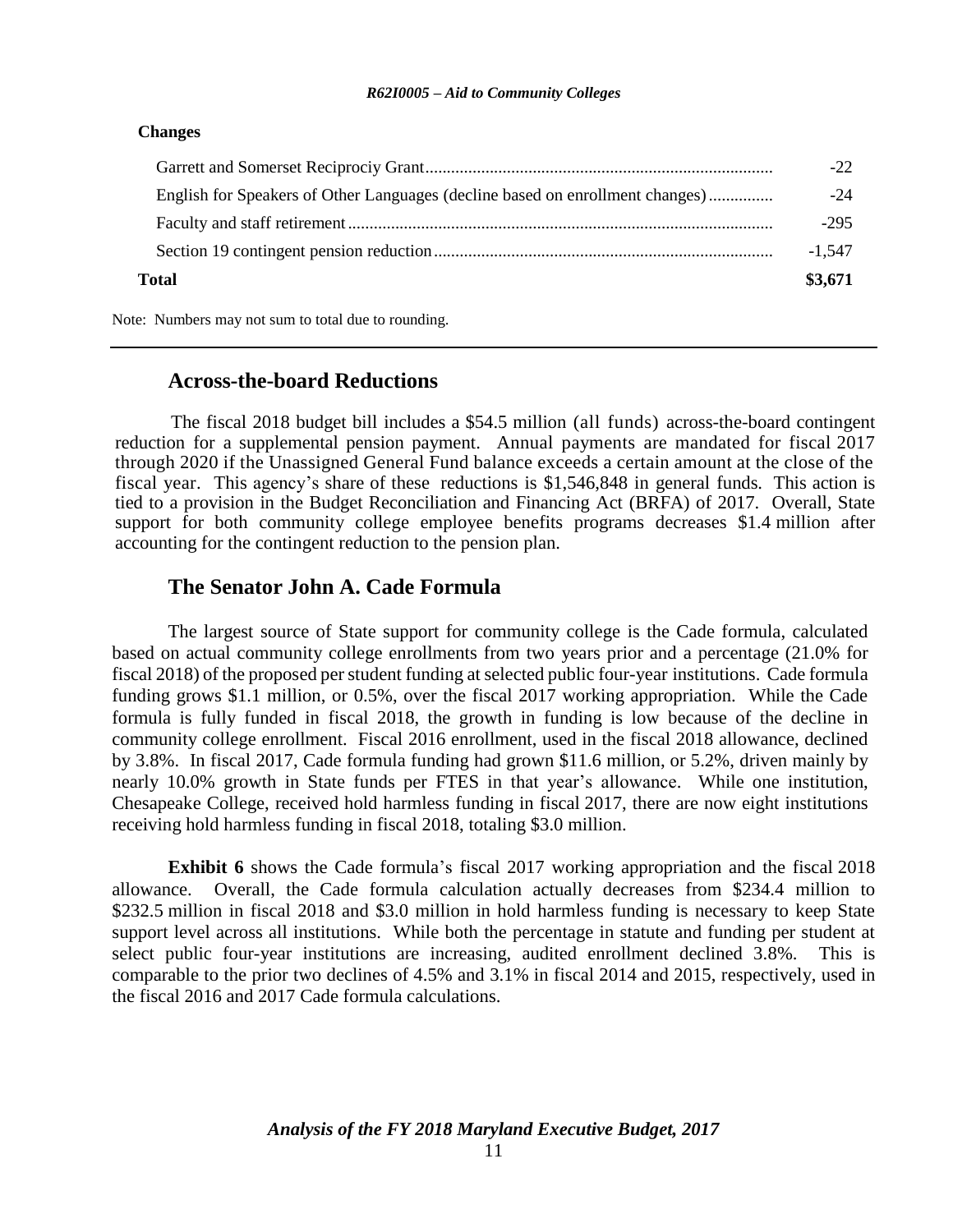### **Exhibit 6 Cade Aid Formula Fiscal 2017-2018**

|                                    | 2018<br>2017  |                  |                     |
|------------------------------------|---------------|------------------|---------------------|
|                                    | Appropriation | <b>Allowance</b> | <b>DLS</b> Proposal |
| Per FTES State Funds Per Selected  |               |                  |                     |
| <b>Public Institutions</b>         | \$11,650      | \$11,728         | \$11,728            |
| <b>Statutory Cade Percentage</b>   | 20.5%         | 21.0%            | 21.0%               |
| General Funds x Percentage         | \$2,388       | \$2,463          | \$2,463             |
| <b>Audited Enrollment</b>          | 98,068        | 94,387           | 94,221              |
| Cade Appropriation                 | \$234,207,671 | \$232,463,938    | \$232,055,982       |
| <b>Hold Harmless</b>               | \$167,519     | \$2,987,208      | \$3,098,759         |
| <b>Total</b>                       | \$234,375,190 | \$235,451,146    | \$235,154,741       |
| <b>Difference from Fiscal 2017</b> |               | \$1,075,956      | \$779,551           |
|                                    |               | $0.5\%$          | $0.3\%$             |

DLS: Department of Legislative Services FTES: Full-time equivalent students

Source: Department of Budget and Management; Department of Legislative Services

Like fiscal 2017, fiscal 2018 has no contingent reduction to the Cade formula funding. However, Exhibit 6 shows one alternative for Cade funding. The fiscal 2018 allowance contains an error in the enrollment for CSM, which is overstated by 166.64 FTES. If the correct enrollment figure is used, and hold harmless funding is included, then State support would decline by \$0.3 million from the fiscal 2018 allowance as introduced. This alternative would still see the Cade formula fully funded and State support would increase by about \$0.8 million, or 0.3%, in fiscal 2018. **The Department of Legislative Services (DLS) recommends that the Cade formula be recalculated with the correct enrollment at CSM and to include hold harmless funding for all eligible community colleges. This would be a reduction from the allowance of \$296,405. This will provide every college with at least as much State funding in fiscal 2018 as it received in fiscal 2017.**

**Exhibit 7** shows the resulting college-by-college distribution of funding from the Cade formula in fiscal 2017 and 2018, in addition to each college's change in enrollment. While the Cade formula percentage determines how much is appropriated to community colleges as a whole, the formula distributes funding based on three factors: enrollment, prior year funding, and size, with a hold harmless provision. Under the DLS proposal, three colleges see State support increases of 1.0% or more: Frederick, Garrett, and Howard. Garrett College was the only institution that saw increasing enrollment in the audited 2016 figures. Three colleges also see State support increases of less than 1.0%: Allegany, Montgomery, and Wor-Wic. The remaining nine institutions receive hold harmless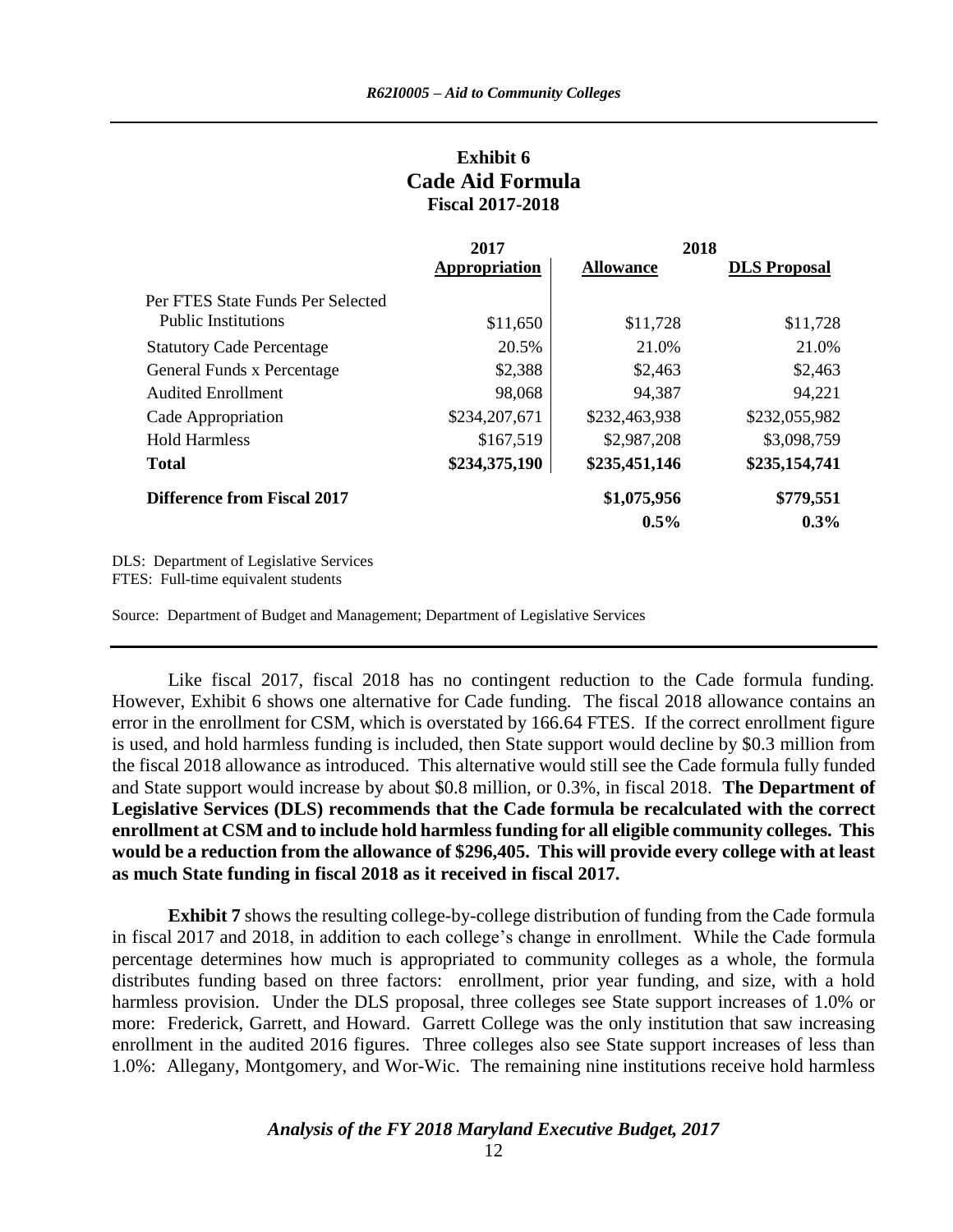funding under the DLS recommendation putting their year-over-year State support growth at exactly 0.0%. The hold harmless funding ranges from only about \$22,000 at Cecil College to over \$1.0 million at the Community College of Baltimore County (CCBC). Because of falling enrollment, overall funding per student grows about \$106, or 4.4%, in the DLS proposal. While overall enrollment is declining, State support is increasing. Given that opening enrollments were also broadly down in fall 2016, it is likely that State support per community college student will go up again in fiscal 2019. **The Secretary should comment on whether there should be a maximum hold harmless grant level beyond which a local community college's aid would be rebased given long-term enrollment declines.**

# **Exhibit 7 Per Student Funding Analysis Fiscal 2017-2018 (\$ in Thousands)**

|                         |               |                  |                 | <b>DLS</b> Recommendation |                   |          |  |
|-------------------------|---------------|------------------|-----------------|---------------------------|-------------------|----------|--|
|                         | Working       |                  | <b>DLS</b>      | $\frac{0}{0}$             | % Change          | % Change |  |
|                         | Approp.       | <b>Allowance</b> | <b>Proposal</b> | <b>Change</b>             | <b>Enrollment</b> | \$/FTES  |  |
| <b>College</b>          | <u> 2017 </u> | <u>2018</u>      | 2018            | 2017-18                   | 2017-18           | 2017-18  |  |
| Allegany                | \$4,850,658   | \$4,859,961      | \$4,855,584     | 0.1%                      | $-0.4%$           | 0.5%     |  |
| Anne Arundel            | 28,800,003    | 28,800,003       | 28,800,003      | 0.0%                      | $-5.3%$           | 5.6%     |  |
| <b>Baltimore County</b> | 40,413,996    | 40,413,996       | 40,413,996      | 0.0%                      | $-5.8%$           | 6.2%     |  |
| Carroll                 | 7,612,538     | 7,612,538        | 7,612,538       | 0.0%                      | $-5.0\%$          | 5.2%     |  |
| Cecil                   | 5,244,580     | 5,244,580        | 5,244,580       | 0.0%                      | $-2.2%$           | 2.3%     |  |
| <b>CSM</b>              | 13,805,709    | 14,042,851       | 13,805,709      | 0.0%                      | $-2.8%$           | 2.8%     |  |
| Chesapeake              | 6,142,473     | 6,142,473        | 6,142,473       | 0.0%                      | $-3.4%$           | 3.6%     |  |
| Frederick               | 9,643,621     | 9,854,577        | 9,848,194       | 2.1%                      | $-0.3%$           | 2.4%     |  |
| Garrett                 | 2,734,062     | 2,770,250        | 2,767,275       | 1.2%                      | 0.3%              | 0.9%     |  |
| Hagerstown              | 8,128,628     | 8,128,628        | 8,128,628       | 0.0%                      | $-7.0%$           | 7.5%     |  |
| Harford                 | 11,475,320    | 11,475,320       | 11,475,320      | 0.0%                      | $-4.3%$           | 4.5%     |  |
| Howard                  | 17,411,556    | 17,672,701       | 17,661,176      | 1.4%                      | $-2.9\%$          | 4.4%     |  |
| Montgomery              | 42,264,375    | 42,539,553       | 42,511,579      | 0.6%                      | $-1.4%$           | 2.1%     |  |
| Prince George's         | 28,500,296    | 28,500,296       | 28,500,296      | 0.0%                      | $-6.3%$           | 6.7%     |  |
| Wor-Wic                 | 7,347,375     | 7,393,420        | 7,387,391       | 0.5%                      | $-2.2%$           | 2.8%     |  |
| <b>Total</b>            | \$234,375,190 | \$235,451,146    | \$235,154,741   | $0.3\%$                   | $-3.9\%$          | 4.4%     |  |

CSM: College of Southern Maryland DLS: Department of Legislative Services FTES: full-time equivalent students

Source: Department of Budget and Management; Department of Legislative Services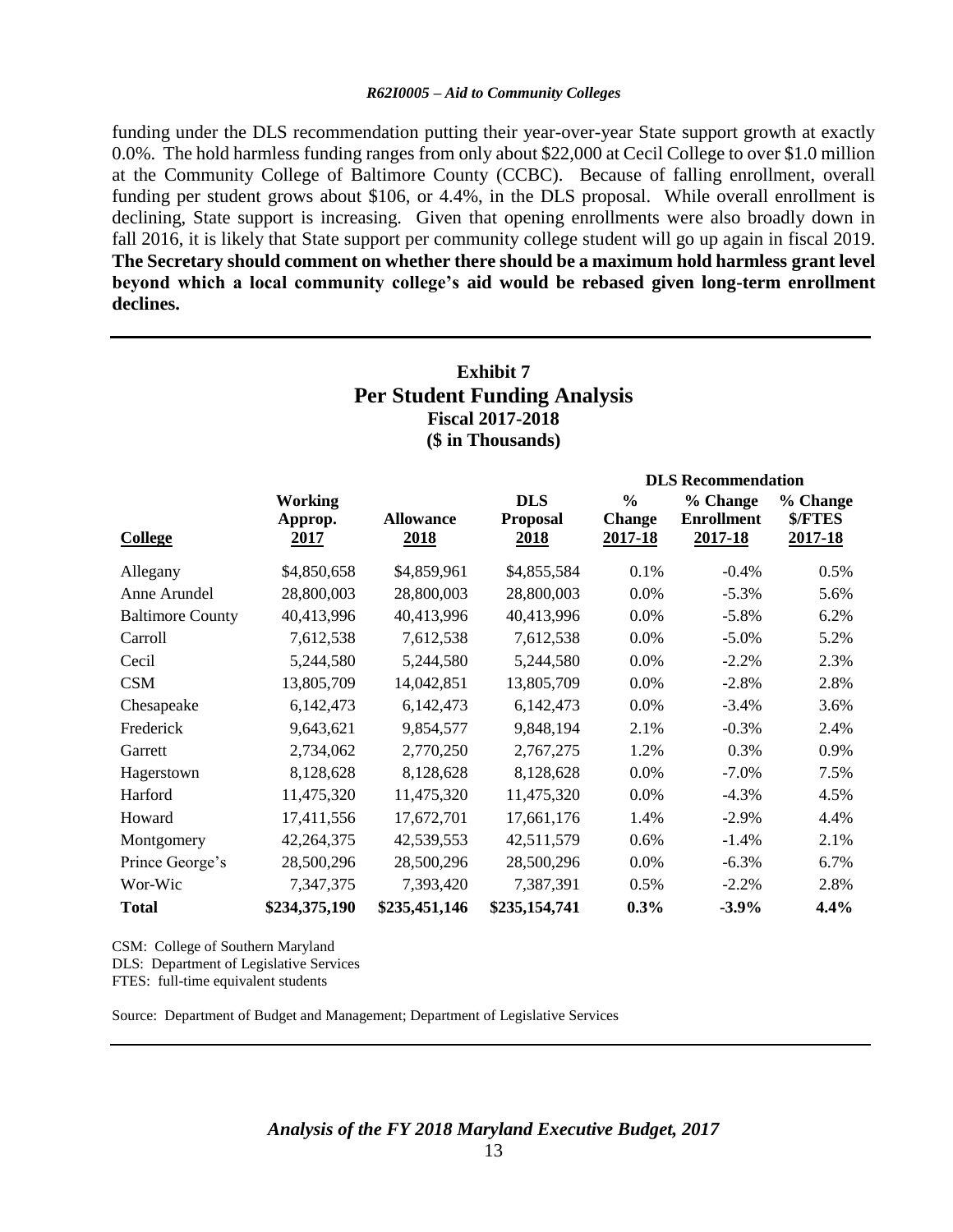### **Local Maintenance of Effort**

A county government is required to maintain or increase the total dollar support for its local community college or risk losing an increase in State support, including a hold harmless grant, a concept known as Maintenance of Effort (MOE). Hold harmless grants were added to the MOE statute for community colleges by the BRFA of 2014 (Chapter 464 of 2014). **Exhibit 8** shows local support to community colleges from fiscal 2012 through the 2017 working appropriation. Overall, local support grew an average of 4.8% a year over this time period, whereas overall local support had declined in fiscal 2011 and 2012. Exhibit 8 shows that the local appropriation for each college in fiscal 2016 increased for 11 colleges, was held level at 2 colleges, and decreased at 2 colleges – Carroll College and Garrett College. Garrett College also has a budgeted decline in fiscal 2017. All other colleges' local appropriations increase in fiscal 2017. The figure for Carroll Community College is actually misleading because Carroll County directly owns and operates all facilities at Carroll Community College, so if only operating funding is considered, the county is meeting its MOE. The situation at Garrett College is due to an insurance issue between the college, its county, and its insurance provider. The college received insurance reimbursements in both fiscal 2015 and 2016 that were budgeted as local aid in its annual audited financial statements. If these figures are excluded, then Garrett County is also meeting the MOE in fiscal 2016 and 2017. Although the statute is silent on the responsibility to enforce the MOE requirement, Cade formula funding is budgeted in MHEC's budget and MHEC is responsible for overall coordination of higher education. **The Secretary should comment on whether Garrett College should be considered as in compliance with the MOE in fiscal 2016 and 2017.** 

Although not visible in Exhibit 8, Chesapeake College has seen declining funding from one of its service area counties in fiscal 2016, Queen Anne's, and two other counties in fiscal 2017, Caroline and Kent. It is also worth noting that in fiscal 2016, Chesapeake College filed suit against Caroline County, one of its five local Eastern Shore counties, for maintenance and repair costs for which it had not been paid. The college and county settled the matter out of court.

This case was interesting in that the community college may be making a good faith effort to perform its mission and work with its local government. However, if a jurisdiction fails to meet its MOE requirements, a reduction in State funding effectively punishes the community college rather than the county or counties that are not contributing to the MOE. Prior to 2012, the local MOE requirement for State K-12 funding operated similarly and withheld funds from the school systems rather than the counties. An alternative approach was adopted in Chapter 6 of 2012. Now, the State must intercept a county's local income tax revenue in the amount by which the county is below the MOE in the current year and forward the funds directly to the local school board, unless a waiver has been allowed. A similar process could be applied to community colleges, although it would be slightly different as MOE penalties would have to be distributed over a community college's service area, which may include multiple counties. This would require legislation. **The Secretary should comment on how MHEC can monitor MOE requirements while also ensuring that community colleges are not punished for the actions of counties.**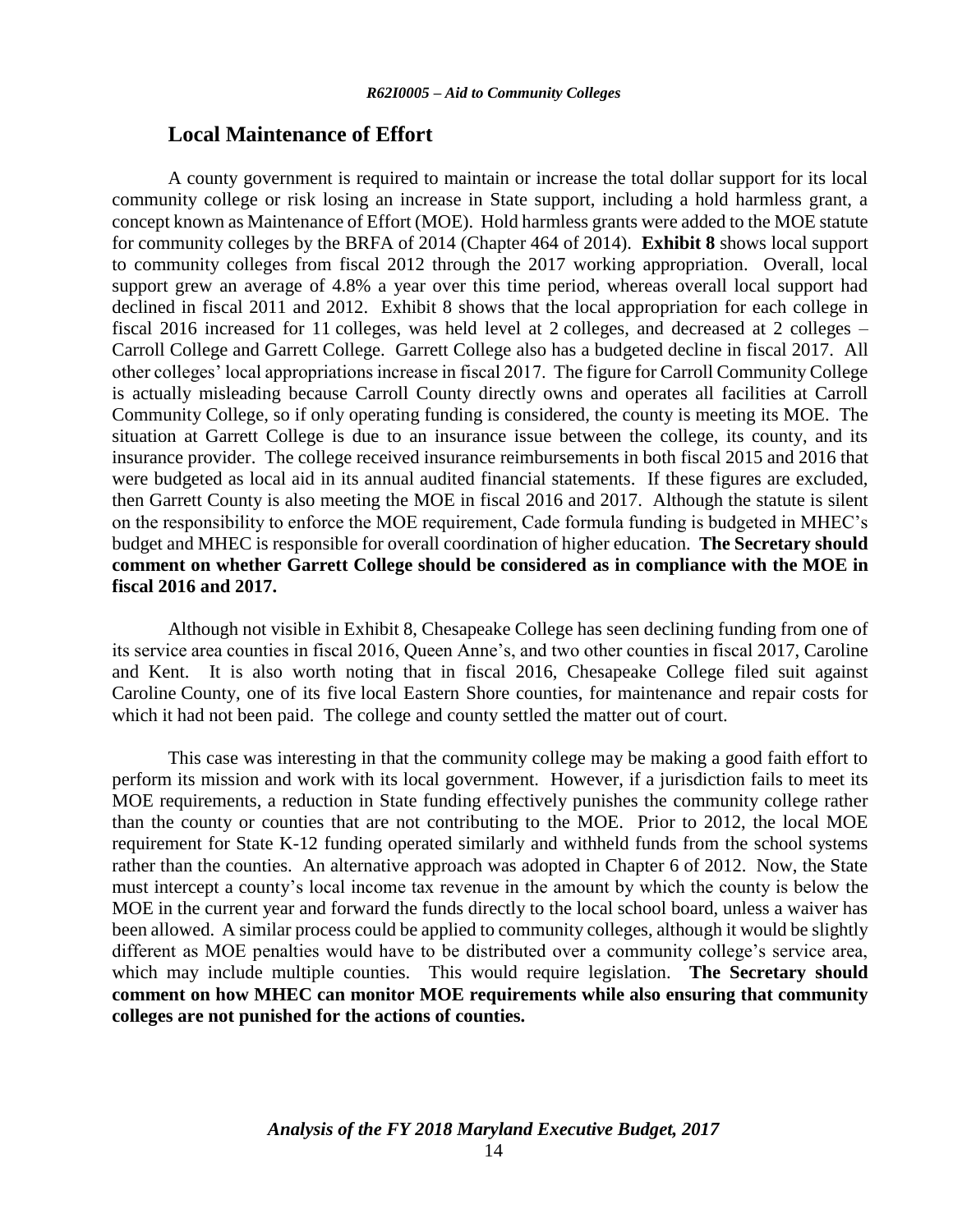# **Exhibit 8 Local Support of Community Colleges Fiscal 2012-2017 (\$ in Thousands)**

| <b>College</b>   | 2012          | 2013          | 2014          | 2015          | 2016          | <b>Working</b><br><u>2017</u> | <b>Change</b><br>2016-17 | % Change<br>2016-17 |  |
|------------------|---------------|---------------|---------------|---------------|---------------|-------------------------------|--------------------------|---------------------|--|
| Allegany         | \$7,425,000   | \$7,425,000   | \$7,555,000   | \$7,555,000   | \$7,555,000   | \$7,630,550                   | \$75,550                 | 1.0%                |  |
| Anne Arundel     | 28,556,400    | 32,047,700    | 35, 137, 700  | 37,637,700    | 38, 387, 700  | 40,387,700                    | 2,000,000                | 5.2%                |  |
| <b>Baltimore</b> | 38,462,795    | 38,462,795    | 38,462,795    | 39,362,513    | 41,427,542    | 44,329,043                    | 2,901,501                | 7.0%                |  |
| Carroll*         | 8,479,061     | 8,542,027     | 9,059,436     | 9,327,614     | 9,309,140     | 10,371,180                    | 1,062,040                | 11.4%               |  |
| Cecil            | 8,067,706     | 8,025,308     | 8,197,009     | 8,441,940     | 8,953,400     | 10,003,388                    | 1,049,988                | 11.7%               |  |
| <b>CSM</b>       | 16,119,594    | 16,946,578    | 17,747,036    | 17,884,025    | 18,450,337    | 18,579,957                    | 129,620                  | 0.7%                |  |
| Chesapeake       | 5,885,590     | 5,885,591     | 5,885,591     | 6,032,731     | 6,038,620     | 6,153,385                     | 114,765                  | 1.9%                |  |
| Frederick        | 13,414,859    | 13,966,874    | 14,205,683    | 14,544,914    | 15,127,919    | 15,851,025                    | 723,106                  | 4.8%                |  |
| Garrett          | 4,273,000     | 4,523,000     | 4,559,045     | 4,738,000     | 4,730,770     | 4,673,000                     | $-57,770$                | $-1.2%$             |  |
| Hagerstown       | 8,865,010     | 8,865,010     | 8,965,010     | 8,965,010     | 9,265,010     | 9,543,050                     | 278,040                  | 3.0%                |  |
| Harford          | 14,961,612    | 14,961,612    | 14,961,612    | 14,961,612    | 15,260,844    | 15,561,612                    | 300,768                  | 2.0%                |  |
| Howard           | 25,951,335    | 27,093,286    | 29,131,683    | 31,000,287    | 31,000,287    | 32,240,298                    | 1,240,011                | 4.0%                |  |
| Montgomery       | 95,848,755    | 96,263,605    | 100,529,527   | 116,733,727   | 129,426,027   | 136,004,459                   | 6,578,432                | 5.1%                |  |
| Prince George's  | 29,245,200    | 29,545,200    | 29,545,300    | 30, 345, 300  | 31,648,800    | 34,872,800                    | 3,224,000                | 10.2%               |  |
| Wor-Wic          | 4,346,000     | 4,507,360     | 5,273,134     | 5,534,684     | 5,602,049     | 6,102,049                     | 500,000                  | 8.9%                |  |
| Total            | \$309,901,917 | \$317,060,946 | \$329,215,561 | \$353,065,057 | \$372,183,445 | \$392,303,496                 | \$20,120,051             | 5.4%                |  |

\*Unlike other counties, Carroll County provides direct funding for the operation and maintenance of facilities.

Source: Maryland Higher Education Commission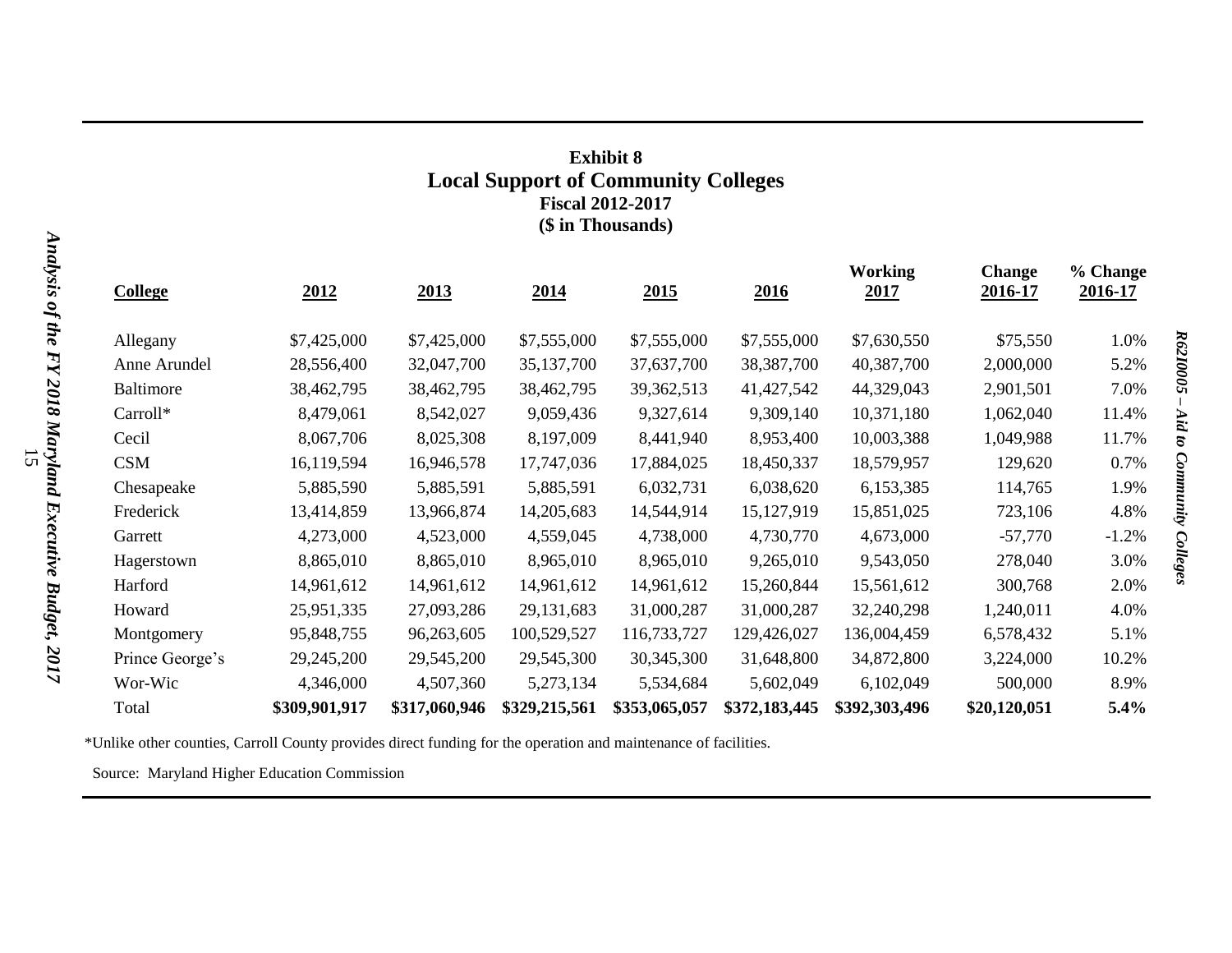### **New One-time Supplemental Grant**

There is a new one-time supplemental grant of \$4.0 million in fiscal 2018. To receive a portion of this funding, institutions must raise in-county tuition no more than 2.0% in the fall 2017 semester. This grant bares a strong resemblance to the Keeping Maryland Community Colleges Affordable (KMCCA) grant which was funded for \$5 million in the fiscal 2012 budget and required community colleges to increase tuition no more than 3.0% in the 2011-2012 academic year. The grant was discontinued in fiscal 2013 due to budget constraints. However, each college's fiscal 2012 share of the KMCCA grant was added to its base in the Cade formula for fiscal 2013. The funding was distributed based on in-county credit FTES enrollments that are eligible for State funding under the Cade formula. The same method for disbursement of the new one-time grant is shown in **Exhibit 9**. Montgomery College receives the most funding, about \$0.9 million, while Garrett College receives less than \$20,000. Like KMCCA, it is assumed BCCC is eligible for a portion of this funding. Some colleges may ultimately choose not to participate in this grant, and in that event, those that do participate would split the entire \$4.0 million grant.

## **Exhibit 9 Potential Distribution of New One-time Grant Fiscal 2018**

| <b>Community College</b>                              | <b>In-county Credit FTES</b><br><b>FY 2016</b> | <b>One-time Supplemental Grant</b><br><b>Allocation</b> |
|-------------------------------------------------------|------------------------------------------------|---------------------------------------------------------|
| Allegany College of Maryland                          | 810                                            | \$49,231                                                |
| Anne Arundel Community College                        | 7,082                                          | 430,250                                                 |
| <b>Baltimore City Community College</b>               | 1,910                                          | 116,033                                                 |
| <b>Community College of Baltimore County</b>          | 9,518                                          | 578,190                                                 |
| <b>Carroll Community College</b>                      | 2,006                                          | 121,861                                                 |
| Cecil College                                         | 1,323                                          | 80,369                                                  |
| <b>Chesapeake College</b>                             | 1,251                                          | 76,008                                                  |
| College of Southern Maryland                          | 4,680                                          | 284,280                                                 |
| <b>Frederick Community College</b>                    | 3,437                                          | 208,806                                                 |
| <b>Garrett College</b>                                | 325                                            | 19,743                                                  |
| <b>Hagerstown Community College</b>                   | 2,005                                          | 121,814                                                 |
| <b>Harford Community College</b>                      | 3,681                                          | 223,594                                                 |
| <b>Howard Community College</b>                       | 4,754                                          | 288,783                                                 |
| <b>Montgomery College</b>                             | 14,249                                         | 865,620                                                 |
| Prince George's Community College                     | 7,096                                          | 431,082                                                 |
| Wor-Wic Community College                             | 1,717                                          | 104,336                                                 |
| <b>Total</b>                                          | 65,844                                         | \$4,000,000                                             |
| FTES: full-time equivalent student<br>FY: fiscal year |                                                |                                                         |
| Source: Maryland Higher Education Commission          |                                                |                                                         |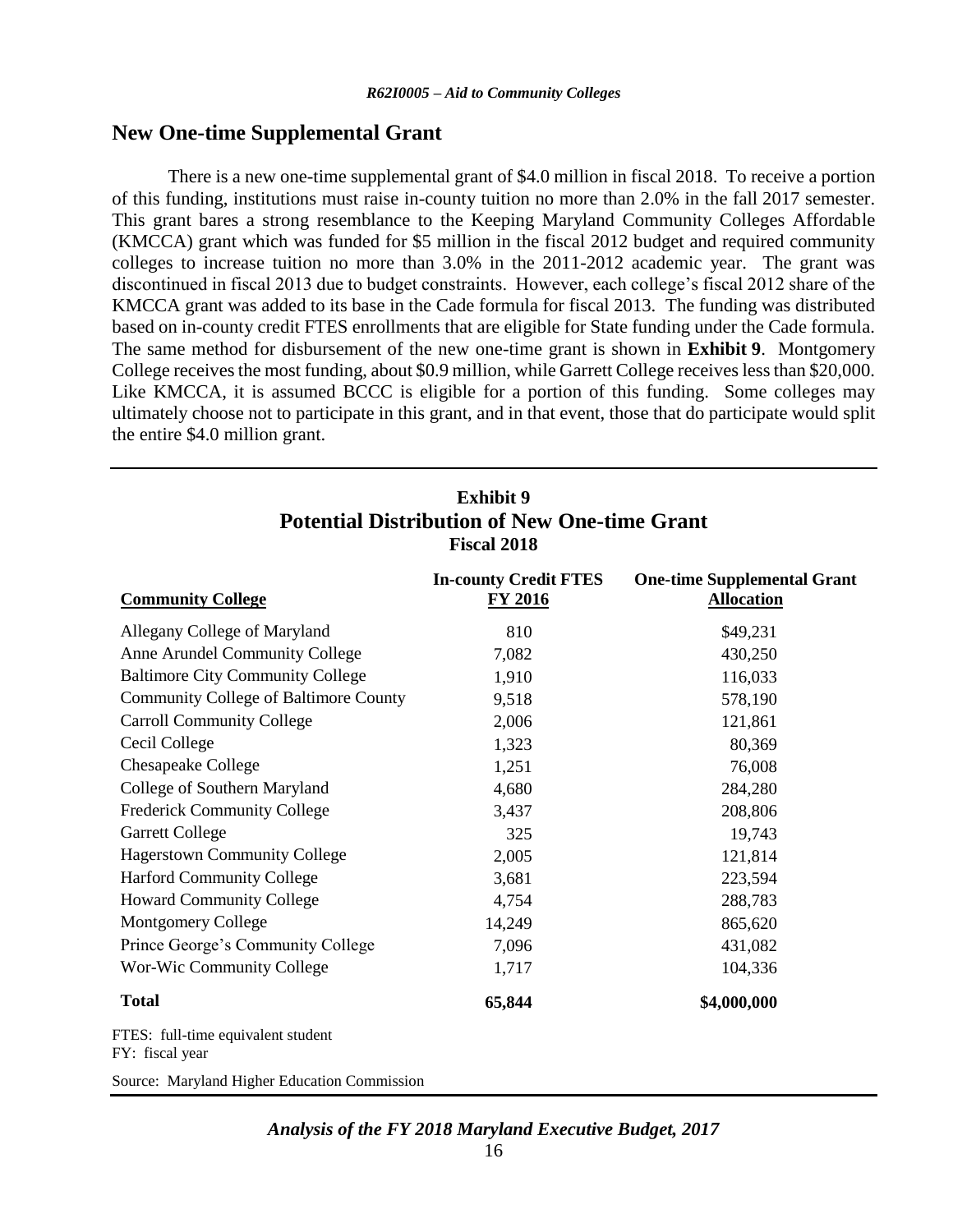Because many community colleges typically set their tuition and fee schedules much closer to the start of the academic year than four-year institutions, it is not possible to estimate how much tuition is being bought down by this grant. Some institutions' governing boards have already met. For example, Harford Community College's Board of Trustees set tuition rate growth in December 2016 at 2.4%, but reduced the increase to 2.0% in February 2017 to be eligible for the one-time grant in fall 2017. Tuition and fee rates for fall 2016, the most recent data available, are shown in Issue 1 of this analysis.

DLS has two concerns with the new grant. First, some institutions, like BCCC have enacted mid-year tuition increases, so holding tuition steady only in the fall may not guarantee predictable tuition increases for community college students. Second, unlike KMCCA, MHEC and the Department of Budget and Management indicate that the one-time grant is meant to be excluded from the running of the Cade formula in fiscal 2019 and beyond. This is problematic because institutions may be receiving less from the new grant than is required to offset lost tuition revenue and because this is one-time, the institution will be under pressure to recoup foregone tuition revenue in later fiscal years to capture what is needed for the colleges' long-term structural budgeting needs. When public four-year institutions receive tuition buydown funding, it remains in the base budget in all future fiscal years. The one-time grant would be simpler if it was offered with no strings attached or rolled into the Cade formula for later years, like KMCCA. However, given ongoing budget challenges, DLS proposes a third alternative: deleting the grant. **Given that the Cade formula is fully funded in fiscal 2018 and that the one-time grant creates complications in tuition policy in future fiscal years, DLS recommends deleting the new one-time \$4 million supplemental grant for community colleges.**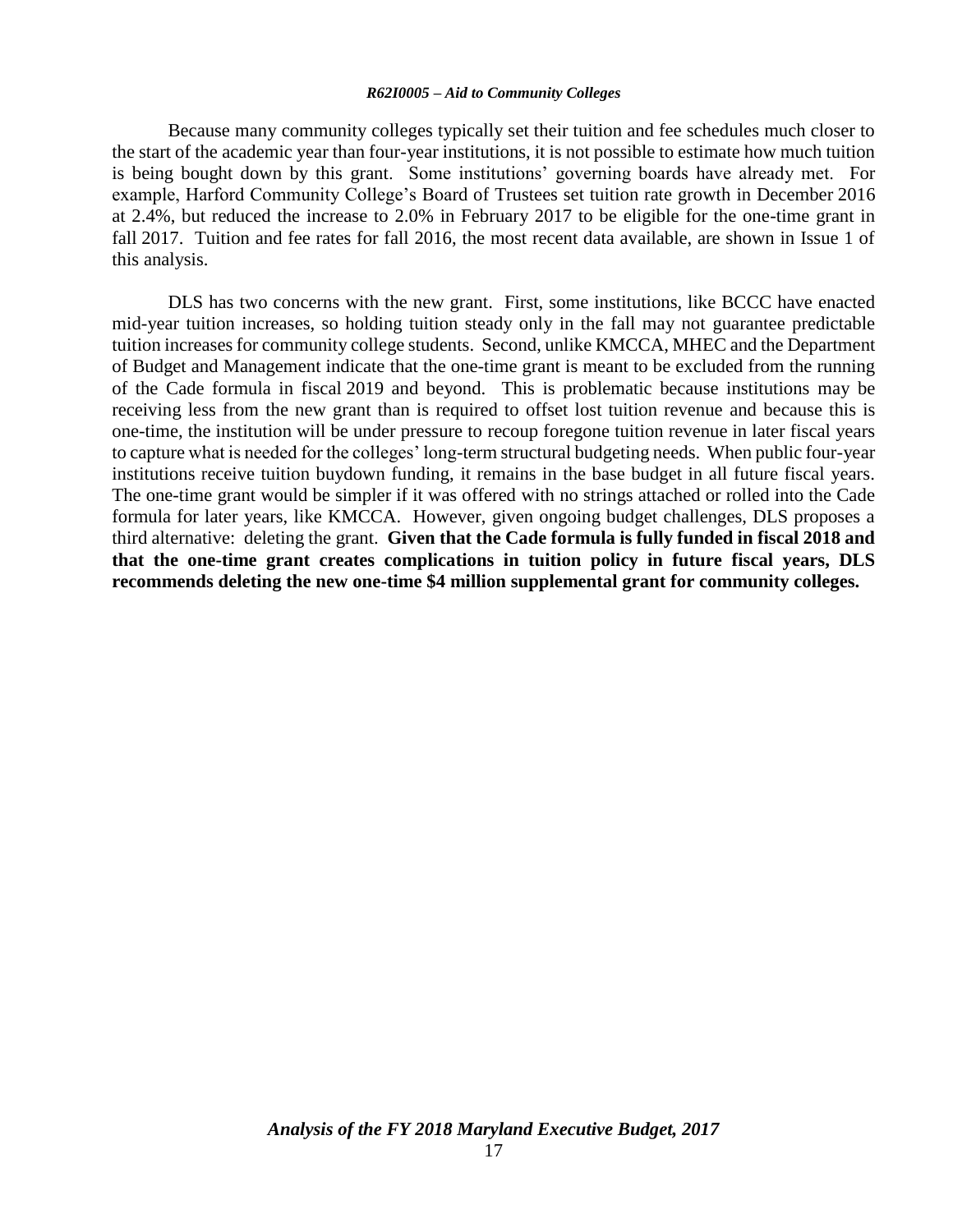# *Issues*

# **1. Tuition, Fees, and Student Aid at Community Colleges**

Community colleges offer a significantly lower entry cost into higher education compared to public four-year institutions for students living within the community college's service area. According to the College Board, the enrollment-weighted average of Maryland public four-year institution's tuition and fees was \$9,366 in fall 2016, compared to \$4,417 at the State's community colleges. This means, on average, community colleges are 53% less expensive. However, the average Maryland community college tuition and fee rate is higher than the national average and has been so for at least the past decade. **Exhibit 10** shows the difference between the State and national average from fiscal 2006 to 2016 in unadjusted dollars. Although the gap has narrowed slightly from a high of \$958 in fall 2007, Maryland remains \$897 higher than the enrollment weighted national average according to the College Board data.



Note: Numbers reflect total enrollment-weighted average tuition and fees paid. Labels reflect the dollar difference between the two points.

Source: The College Board, *Annual Survey of Colleges – Trends in College Pricing 2016*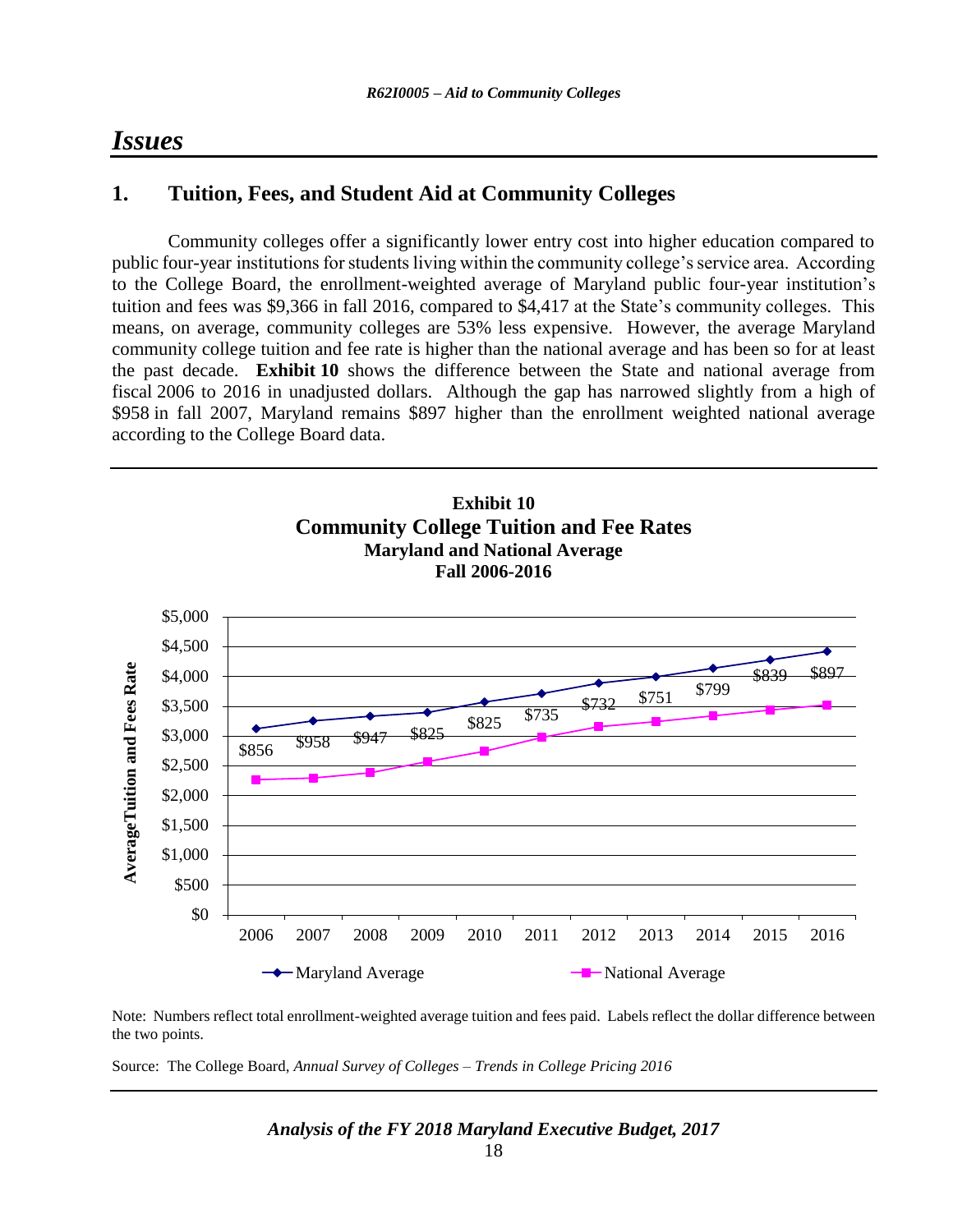**Exhibit 11** shows that tuition and fee rates in Maryland varied greatly between institutions in fall 2016. Montgomery College is the State's most expensive community college at \$4,902 for a student taking 30 credits, while Cecil College is only \$3,600. State-run BCCC charges only one rate to all Maryland residents, regardless of a student's county of residency. Including BCCC, the statewide simple average of tuition and fees is \$4,221 for a service area resident, \$7,086 for all other Marylanders, and \$9,639 for out-of-state residents. The prior year, fall 2015, was notable as the first year in which the maximum annual Pell grant award no longer covered all tuition and mandatory fees for out-of-service area Maryland residents at any community college in the State. This remains true in fall 2016 and represents an additional financial barrier for students looking to pursue certain programs or attend certain colleges in the State. Montgomery College's average out-of-service area tuition of \$9,474 is actually higher than the weighted in-state average tuition and fees for public four-year institutions as reported by the College Board, \$9,366. The same college's unusually high out-of-state tuition, nearly \$13,000, puts its costs above one residential public four-year institutions' out-of-state rate. While community colleges may be affordable for students who happen to live in the respective area of service, they increasingly are pricing themselves out of reach of the rest of Marylanders. This is unfortunate because not all community colleges are large enough to offer all programs and students may end up transferring to another two-year institution to complete their studies, but end up paying significantly more. The SHM grant is meant to assist students studying in in-demand degree programs, but it has been flat funded at \$6.0 million since fiscal 2010. However, at fiscal 2016 closeout, about \$30,000 in SHM funding was reverted as declining community college enrollment has reduced demand for the grant. If more students were aware of this grant, it may be more fully utilized.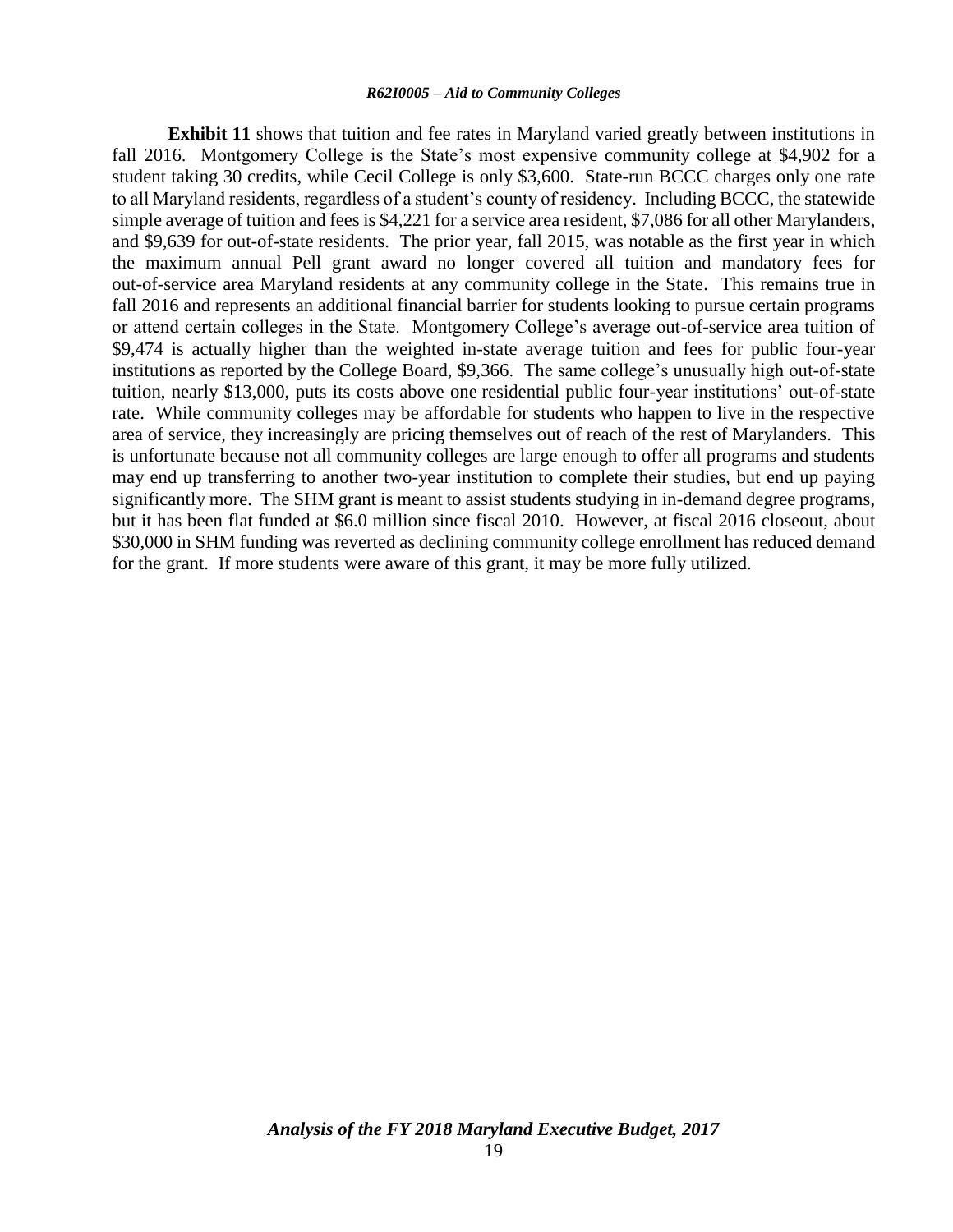



Source: Maryland Association of Community Colleges; The College Board

**The Secretary and MACC director should comment on the unaffordability of out-of-service area tuition and fee rates, especially for low-income students, and what this means for having an open and accessible community college system for all Marylanders given that not all institutions offer all programs.**

### **Institutional Aid Offered to Students**

In addition to trying to keep costs low, colleges offer students institutional aid to bring down the "sticker" price, or total cost of tuition, fees, room, board, and other related expenses. Institutional aid awards are usually made to students with few financial resources (need-based aid) or to reward academic achievement or athletic ability (merit and athletic awards). Regardless of aid type, colleges typically require students to complete a Free Application for Federal Student Aid, which determines a

Note: Baltimore City does not reflect tuition increase beginning winter 2016.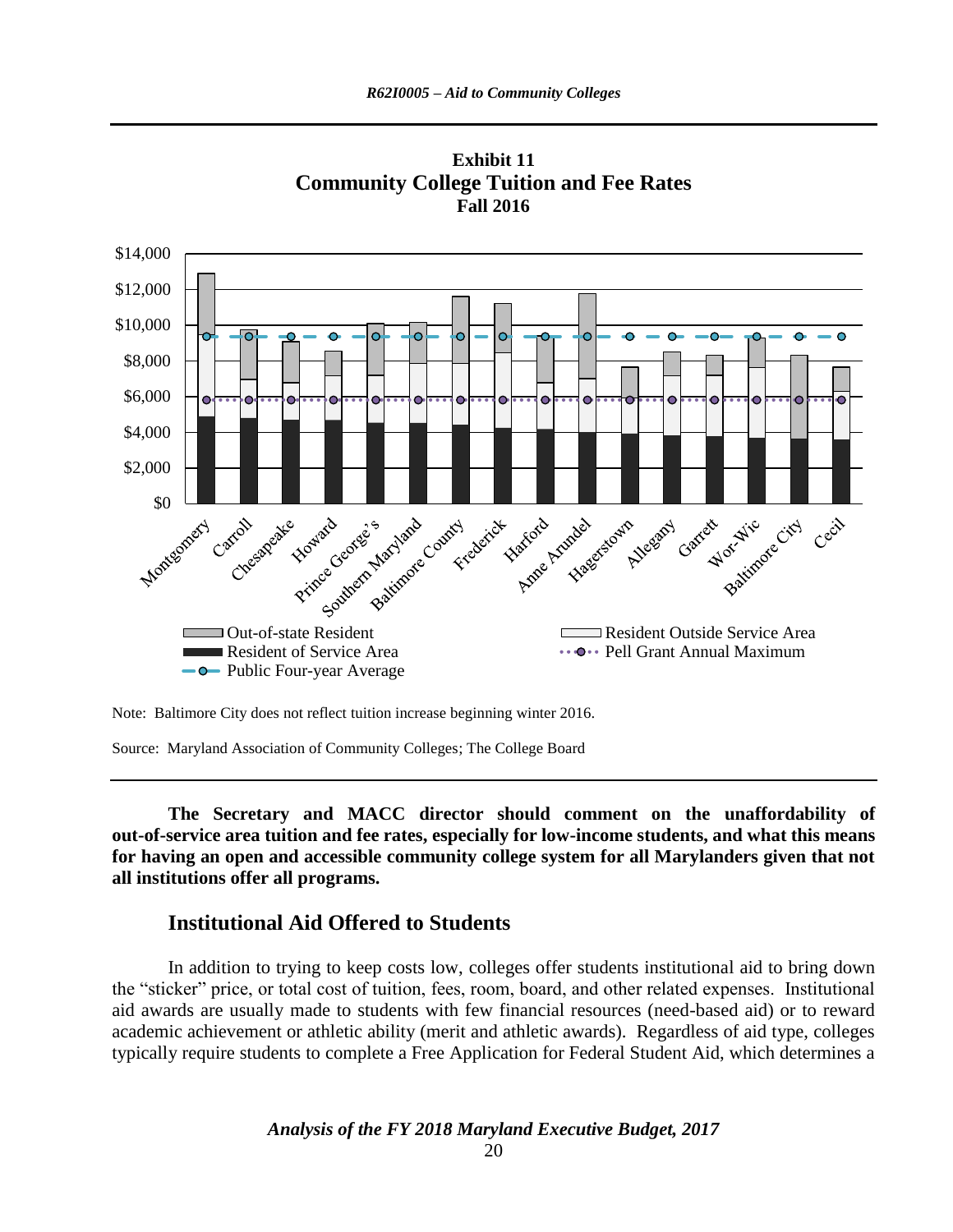student's expected family contribution, *i.e.*, the amount of money a student's family is expected to pay toward the cost of education.

**Exhibit 12** shows the total amount of need-based and merit aid awarded by community colleges to students from fiscal 2007 to 2016, in addition to the amount of Pell grants students received. In fiscal 2016, Maryland's community colleges awarded \$15.7 million in institutional aid. That amount is dwarfed by Pell grants, a federal low-income student financial aid program that totaled \$144.1 million in that same year and represents over 90% of the fiscal 2016 aid shown in this exhibit. This is about half of all Pell dollars received in Maryland that year. Federal funding for Pell grants increased significantly beginning in fiscal 2010 to help low-income individuals pursue a college education. With peak community college enrollment in fiscal 2012, combined with new federal restrictions on Pell grants in fiscal 2013, Pell aid began to decline. Pell aid decreased 3.5% in fiscal 2015 and 9.6% in fiscal 2016. In stark contrast, Pell grants had grown at an average annual rate of 26.2% from fiscal 2008 through 2012. Its highest year came in fiscal 2013 at \$170.2 million. The maximum annual Pell award in fiscal 2016 was \$5,775, for a maximum of 12 semesters at all institutions. As noted in the Exhibit 11 discussion of fiscal 2016 tuition and fee rates, a full Pell grant covers the full cost of tuition and fees at a community college for service area residents but not students attending outside their service area.



Note: All data is self-reported by the institutions and does not include Baltimore City Community College. Source: Maryland Association of Community Colleges; Department of Legislative Services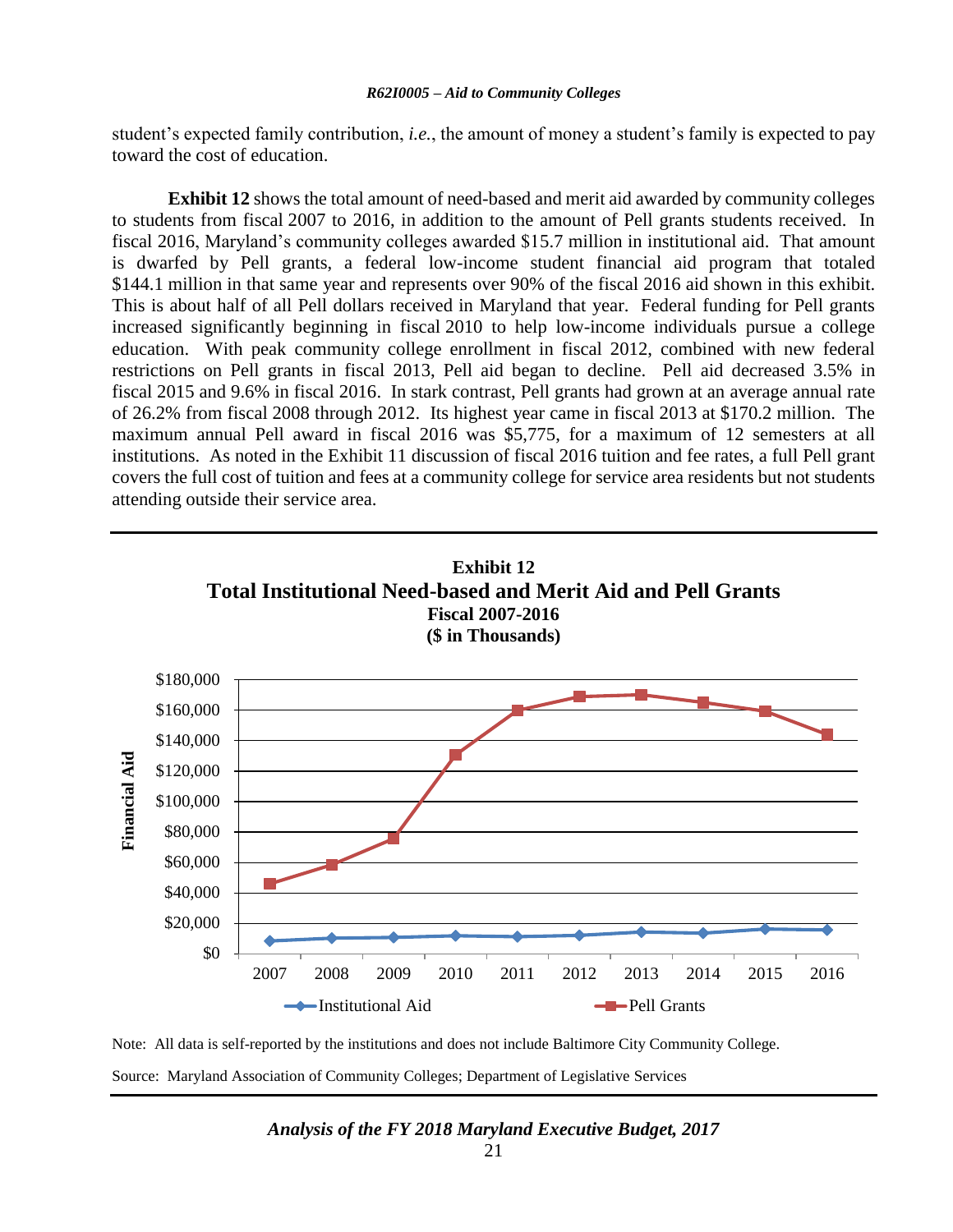**Exhibit 13** shows the average value of institutional aid awards and the average number of awards per 100 FTES by college. There is considerable variation in this data, which was reported to DLS for the fifth time this year, but it is similar to results from prior years. The exhibit may somewhat overstate awards per FTES and understate the amount received by a student, as an individual student may receive both a need-based and merit award, and both awards would be counted separately. Allegany College of Maryland is an outlier, awarding many more awards per 100 FTES, 75.7, than any other college. There are three reasons for this: first, it offers small awards averaging around \$500; second, it has a large dual enrollment program with students from neighboring counties, each of whom are receiving an institutional aid award; and third, it launched the Allegany County Opportunity Scholarship in fiscal 2015, which covers the cost after federal aid of community college for first-time, full-time students (FT/FT) (sometimes called a "last dollar" approach). Garrett College also has a similar program. Both of these will be discussed in more detail below.



FTES: full-time equivalent student

Note: All data is self-reported by the institutions and does not include Baltimore City Community College. Data for Carroll College includes foundation support.

Source: Maryland Association of Community Colleges; Department of Legislative Services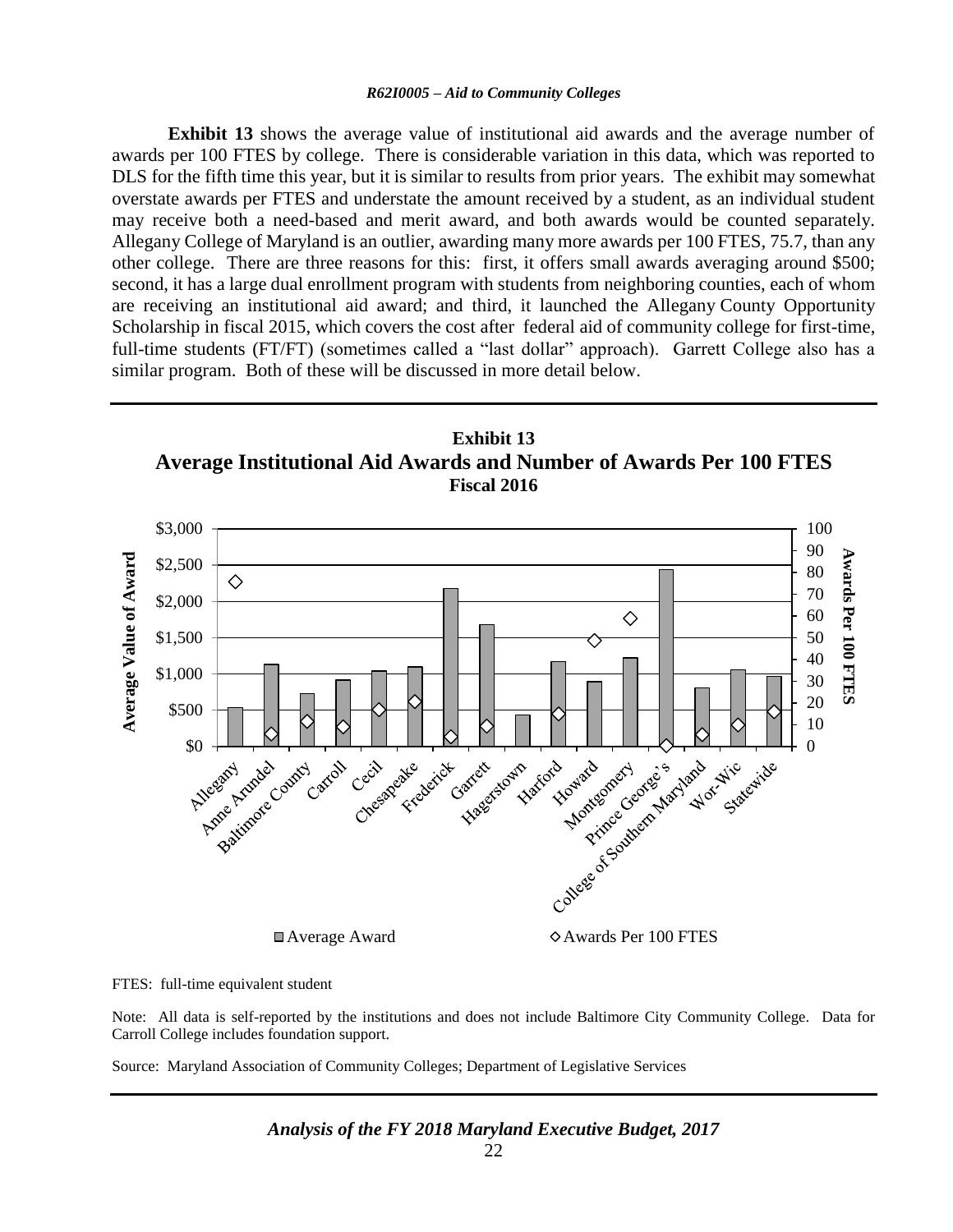The statewide average institutional aid award is \$966, and an average of 15.4 awards are made per 100 FTES. The exhibit shows that colleges vary widely in the amount of aid offered, but most awards average between \$750 and \$1,000. PGCC has the highest average award, at \$2,438, while Frederick College is the second highest at \$2,182. Hagerstown Community College and Allegany College are the lowest at \$438 and \$539, respectively. Although PGCC has the highest average award, the college averages only 0.5 awards per 100 FTES, by far the lowest in the State. Carroll Community College's data is adjusted because it generally funds fewer than 10 awards per year through its operating budget and instead coordinates aid with the Carroll Community College Foundation. For more meaningful comparisons, foundation awards are shown in Exhibit 13 for Carroll Community College only. With that adjustment, Carroll Community College performs similarly to other colleges of its size, such as Wor-Wic Community College.

### **From Affordable to Free?**

Broadly speaking, higher education can be made affordable by two means: charging low (or no) tuition to all students; or by individually tailoring financial aid packages. Traditionally, financial aid programs, have focused on providing aid to students who can least afford college. Recently, national interest has shifted strongly toward providing universal access to community colleges by making it free or nearly free. These programs are frequently called Promise scholarships, and numerous states and local jurisdictions have launched pilot or full Promise programs offering free community college, notably in Tennessee and Oregon. One of the newest programs to launch, announced in February 2017, is at the City College of San Francisco. It should be noted that three counties in Maryland already offer Promise-like programs, and Prince George's County had a task force study the issue, established by Chapter 647 of 2016. Somerset and Washington counties are also independently exploring this idea. While most Promise programs are specifically targeted to recent high school graduates, Allegany County offers its program to all county residents.

One of the prime concerns for Promise programs is the tremendous cost of covering all mandatory tuition and fees. To mitigate the cost, all of the programs assume all existing financial aid programs continue to be funded at current levels, making Promise Scholarships a last-dollar program. This means the federal Pell grant, capped at \$5,815 per student in fiscal 2017, is a very large source of funding for low-income students applied to a student's cost of attendance before any Promise Scholarship is calculated to meet remaining financial need. Promise programs provide tuition benefits to all students attending community college, including those who cannot afford it and those who can. To the extent that the goal is to help those who can least afford higher education, Promise programs are not the most efficient way to achieve the goal. Recent criticism of Oregon's Promise program, for example, noted that because low-income students already receive federal financial aid, the primary beneficiaries of free community college were disproportionally students from higher-income families who opted for two-year institution over four-year institution enrollment. This has also created friction between the two- and four-year sectors in Oregon, as the four-year institutions believe the community colleges are taking their undergraduate enrollment and State support.

Another concern with Promise programs is that they do not guarantee student success, only access. In the Tennessee Promise program, about one-third of students did not return for the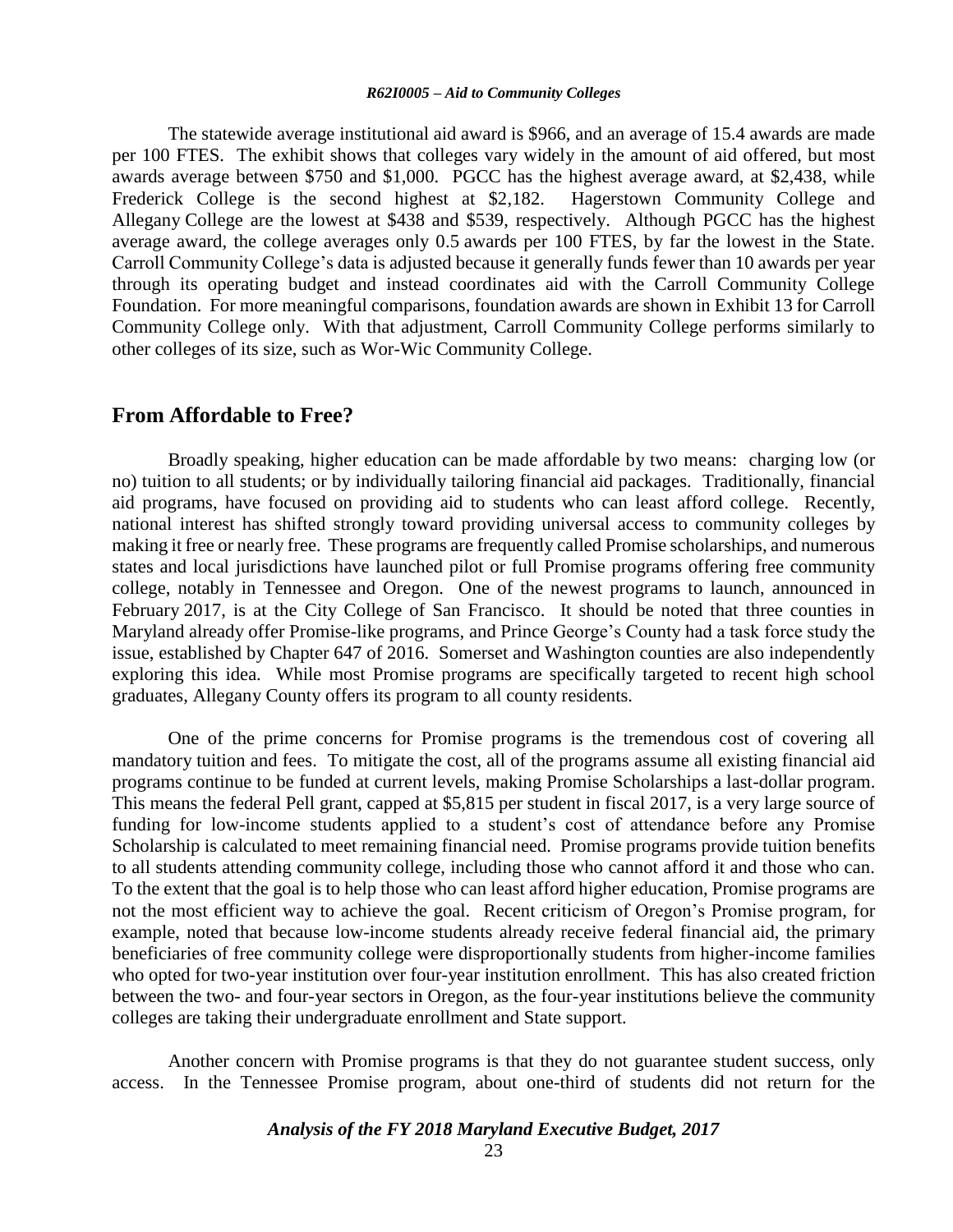second year, and of the students who did return, not all were still eligible for continued support through the Promise program because they did not meet grade point average (GPA) or other requirements. Garrett County provides for a more local example. Garrett County began funding the Garrett College Scholarship Program (GCSP) in fall 2006, which funds (1) dual enrollment of high school students and (2) full tuition and fees for county high school graduates enrolling directly into Garrett College. Even with tuition and fees covered, many GCSP students do not complete a degree at Garrett College. While outcome data is available, the most recent cohorts have consisted of only 51 students each, so data is highly variable. One clear trend is that GCSP students have GPAs that are consistently higher by 0.2 to 0.6 points over other students and have slightly less need for remedial coursework, suggesting GCSP students are more prepared and successful than the general student body. GCSP awards averaged between \$1,050 and \$1,250 from fall 2009 through fall 2015, which also shows that last-dollar awards need not be very large to get students to enroll.

However, Garrett College also has the highest percent of Pell-eligible students of any community college in Maryland, at 61%. Allegany College and Wor-Wic College have the third and fourth highest Pell-eligible student enrollments in Maryland, suggesting that Promise programs there are going to be more affordable given the higher utilization of Pell grants. Maryland's statewide Pell rate is only 36%. While it is possible that some Maryland students are not taking full advantage of Pell grants, institutions have been proactive about getting students to apply to all currently existing financial aid programs.

DLS has estimated the cost for a Promise-like program, most recently in the fiscal and policy note for the Maryland Education Opportunity Act (House Bill 931 of the 2017 regular session). That note estimated a total cost of at least \$57.1 million per year for existing FT/FT students in fiscal 2018. This is similar to an estimate from the MACC of at least \$60 million for students enrolled in fiscal 2015. These estimates only account for students who were already enrolled at community colleges. In addition to existing community college students, if a Promise program were established in Maryland providing free community college tuition, students who would have otherwise enrolled at a four-year institution or would not have enrolled at all would enroll at community colleges. This affects the cost of the Promise program at community colleges as well as the Cade and BCCC funding formulas. It may also have implications for funding of four-year institutions.

**Because several local jurisdictions in Maryland are already implementing Promise-like programs on their own initiative, the Director of MACC should comment on whether any additional State support is actually needed to make community colleges significantly more affordable for service area residents.** 

**The Secretary should comment on the effect free community college would have on access-oriented four-year institutions, such as Coppin State University, which are already struggling with enrollment concerns.**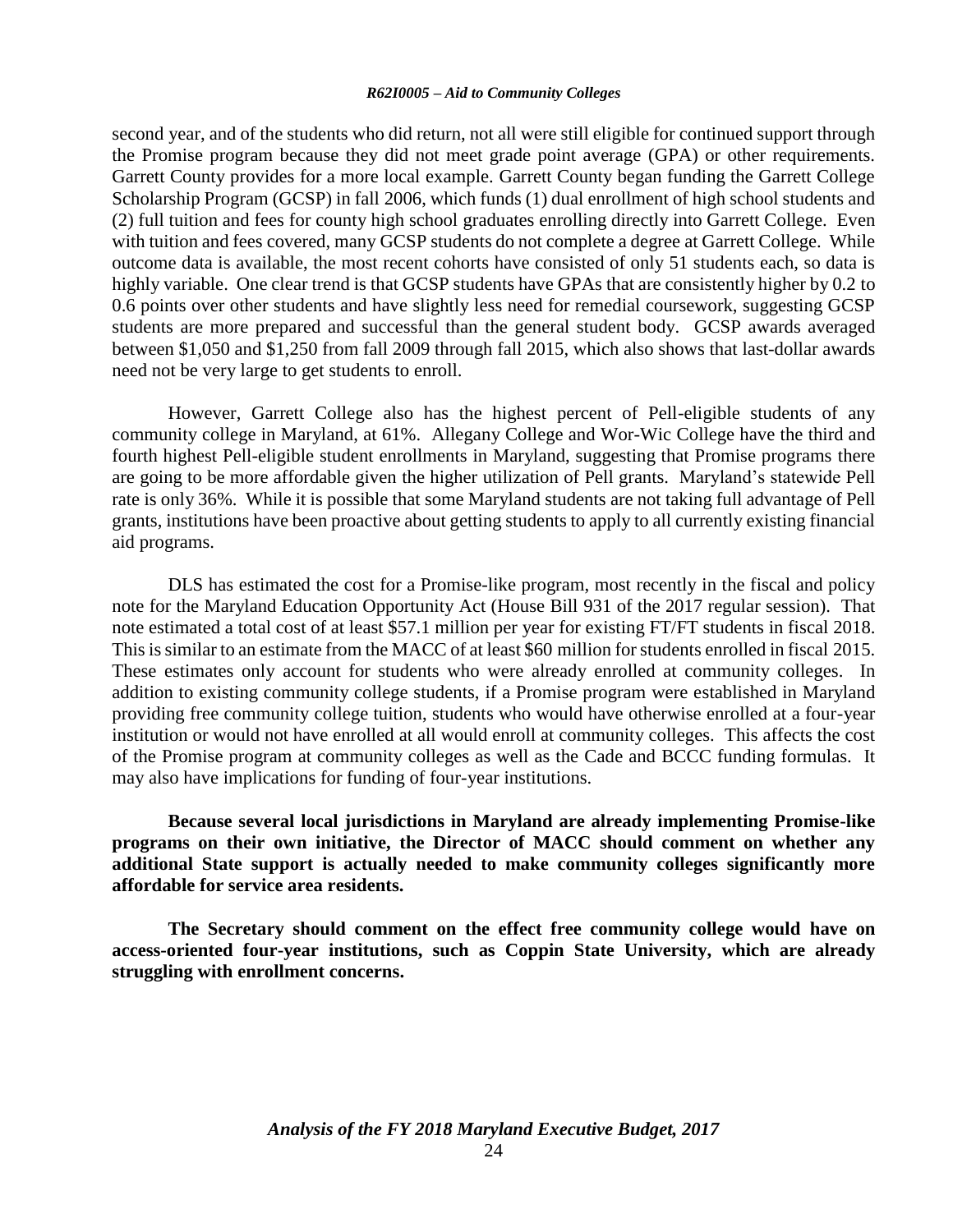## **2. Small College Grants Revisited**

The State's annual contribution for the Cade funding formula, the largest community college aid program, is determined by enrollment at community colleges and the level of funding received by public four-year institutions. When the Cade funding formula began, it put a greater emphasis on enrollment as the basis for distributing funds and less of a focus on prior-year funding. As a result, State funding to the smaller community colleges decreased. To account for this reduction, Chapter 105 of 1997 provided additional grants to seven small community colleges as specified in statute. The small colleges are:

- Allegany College of Maryland;
- Garrett College;
- Hagerstown Community College;
- Carroll Community College;
- Cecil Community College;
- Chesapeake College; and
- Wor-Wic Community College.

Chapter 570 of 1998 required funding to equal \$2.0 million from fiscal 1999 through 2002. Chapter 584 of 2000 increased the small college grants to \$2.5 million in fiscal 2003 and provided for annual inflationary adjustments after fiscal 2003. The annual increase is tied to the percentage increase in State funding per FTES at selected public four-year institutions. In the proposed fiscal 2018 State budget, Allegany, Garrett, and Hagerstown will receive approximately \$821,200 each, and Carroll, Cecil, Chesapeake, and Wor-Wic receive approximately \$410,600 each through the Small College grants.

In addition, Chapter 350 of 2002 provided Allegany College and Garrett College annual unrestricted grants of \$360,000 and \$240,000, respectively, for a total of \$600,000. These grants, known as the Mountain Maryland grants, are not increased for inflation. Including the Mountain Grants, small college aid totals \$4.7 million in the fiscal 2018 proposed budget.

**Exhibit 14** shows the change in grants between fiscal 2003, the last time that Small College grant funding was specified in statute, and fiscal 2016, which is the most recent year of actual budget data and audited enrollment figures. From fiscal 2003 to 2016, the Small College grants all grew identically, 60.0%, but enrollment changes varied greatly. Allegany College and Chesapeake College both decreased by 1.0%. Carroll and Wor-Wic grew by 18.0% and 13.0%, respectively, below the sector average of 19.0%. However, Cecil, Garrett, and Hagerstown all grew by at least 30.0% over the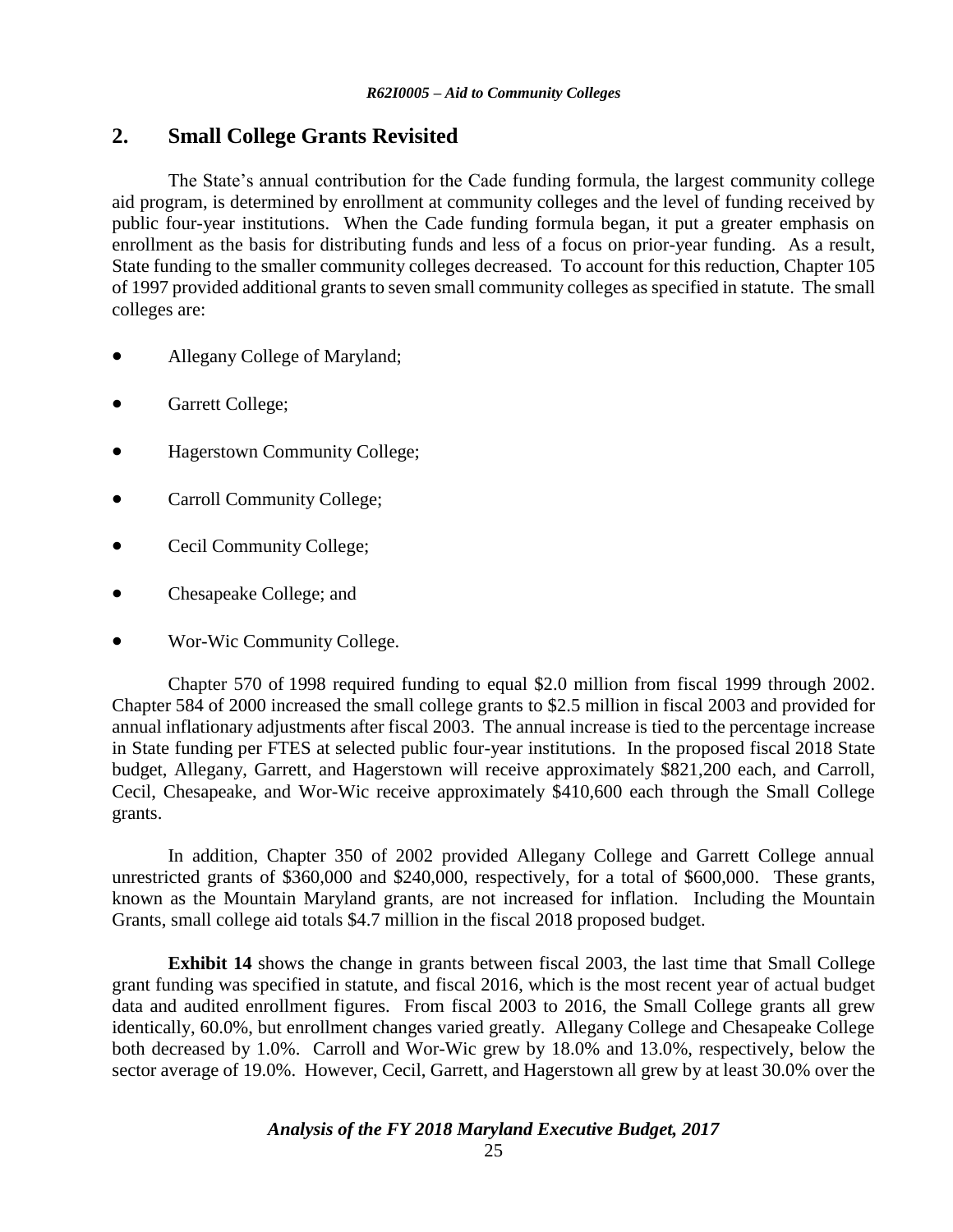same time period. The share of total enrollment at all small colleges did decline slightly from 15.3% in fiscal 2003 to 15.1% in fiscal 2016.

Aside from Garrett College, which is an outlier with fewer than 800 students, there are two distinct groups of small colleges: three have between 1,500 and 2,000 students; and three are between 2,600 and 2,900 students. The funding levels enacted in fiscal 2003 do not reflect the enrollment reality today, as Hagerstown receives a higher level of funding but is actually the largest of the small colleges. This raises equity issues because Carroll has 201 fewer students than Hagerstown but receives \$0.4 million less in funding through small college grants. Several bills have been introduced this session that would alter the grants. **The Secretary and director should comment on how to ensure equity of State support across smaller institutions given enrollment changes over time.**

### **Exhibit 14 Small College Grant Funding and Enrollment Fiscal 2003 and 2016**

|                             | <b>Small College Grant</b><br><b>Funding</b> |             |        | Cade-eligible<br><b>Enrollment</b> |                   |                                |  |
|-----------------------------|----------------------------------------------|-------------|--------|------------------------------------|-------------------|--------------------------------|--|
|                             | 2003                                         | 2016        | 2003   | 2016                               | <b>Difference</b> | $\frac{6}{6}$<br><b>Change</b> |  |
| Allegany                    | \$500,000                                    | \$799,964   | 1,621  | 1,601                              | $-20$             | $-1\%$                         |  |
| Carroll                     | 250,000                                      | 399,977     | 2,266  | 2,664                              | 399               | 18%                            |  |
| Cecil                       | 250,000                                      | 399,977     | 1,323  | 1,746                              | 423               | 32%                            |  |
| Chesapeake                  | 250,000                                      | 399,977     | 1,927  | 1,910                              | $-17$             | $-1\%$                         |  |
| Garrett                     | 500,000                                      | 799,951     | 510    | 727                                | 217               | 43%                            |  |
| Hagerstown                  | 500,000                                      | 799,951     | 2,149  | 2,865                              | 715               | 33%                            |  |
| Wor-Wic                     | 250,000                                      | 399,977     | 2,370  | 2,678                              | 308               | 13%                            |  |
| <b>Total Small Colleges</b> | \$2,500,000                                  | \$3,999,774 | 12,166 | 14,192                             | 2,026             | 17%                            |  |
| All Other Colleges          | \$0                                          | \$0         | 67,191 | 80,029                             | 12,838            | 19%                            |  |
| <b>Total All Colleges</b>   | \$2,500,000                                  | \$3,999,774 | 79,357 | 94,221                             | 14,864            | 19%                            |  |

Source: Maryland Higher Education Commission; Department of Legislative Services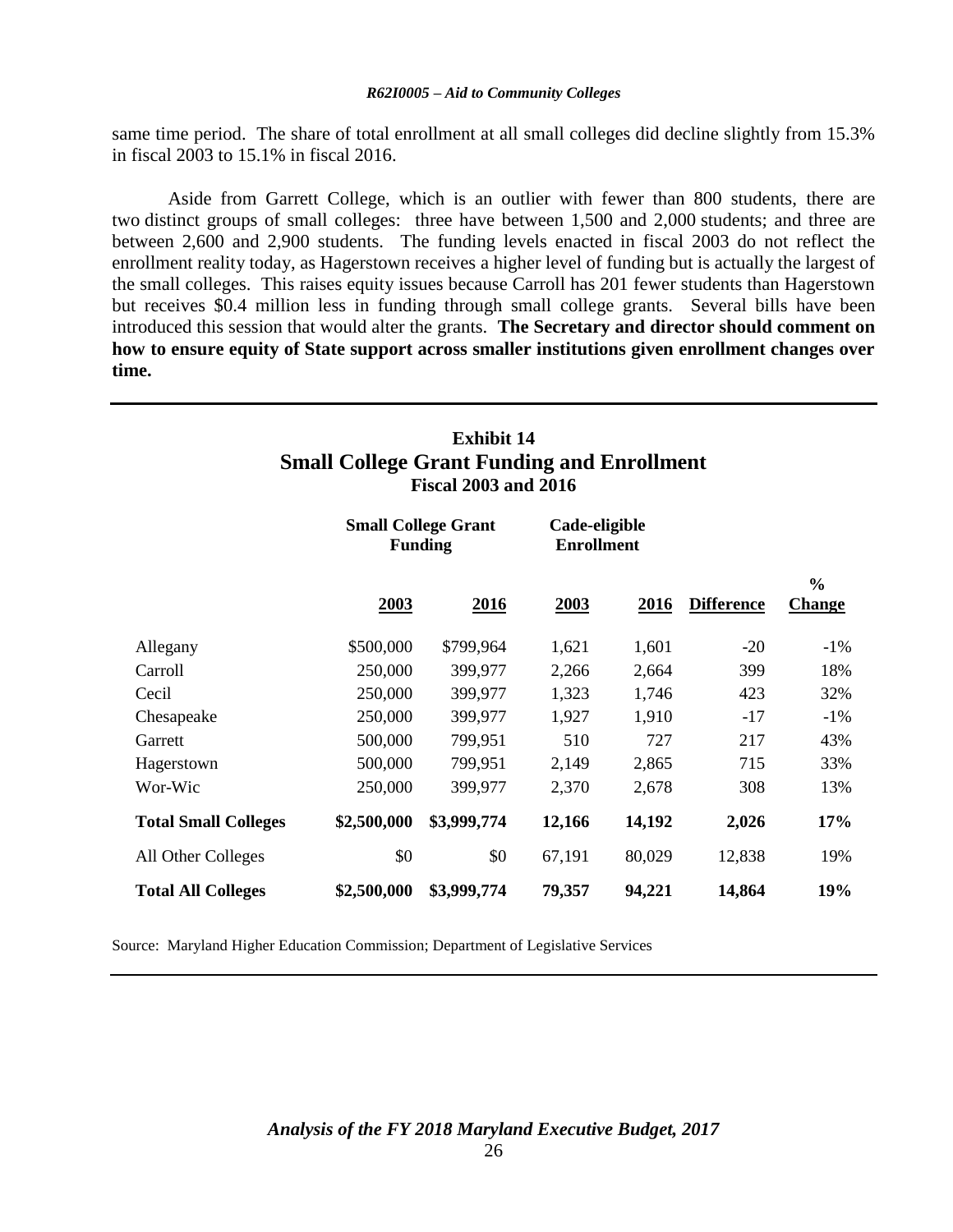# **3. Developments in Noncredit Education**

Over the course of the recession, community colleges experienced a boom in enrollment. **Exhibit 15** shows four different student populations in the two-year segment: resident credit students, out-of-county credit students, noncredit students, and Cade-ineligible students. The final category is mostly composed of out-of-state students. The sum of the three Cade-eligible enrollments in fiscal 2016 is 94,221, the number used in the fiscal 2018 Cade formula allowance shown in Exhibit 6. Overall community college enrollment peaked in fiscal 2012 at about 117,000 total students, with 109,000, or 93.0%, Cade eligible. Noncredit enrollment in fiscal 2016 declined by 1.6%, the fifth year in a row of declining enrollment. From fiscal 2006 to 2016, credit enrollment grew 14.1%, but noncredit enrollment is only 4.9% higher.



FTES: Full-time equivalent student

Source: Maryland Higher Education Commission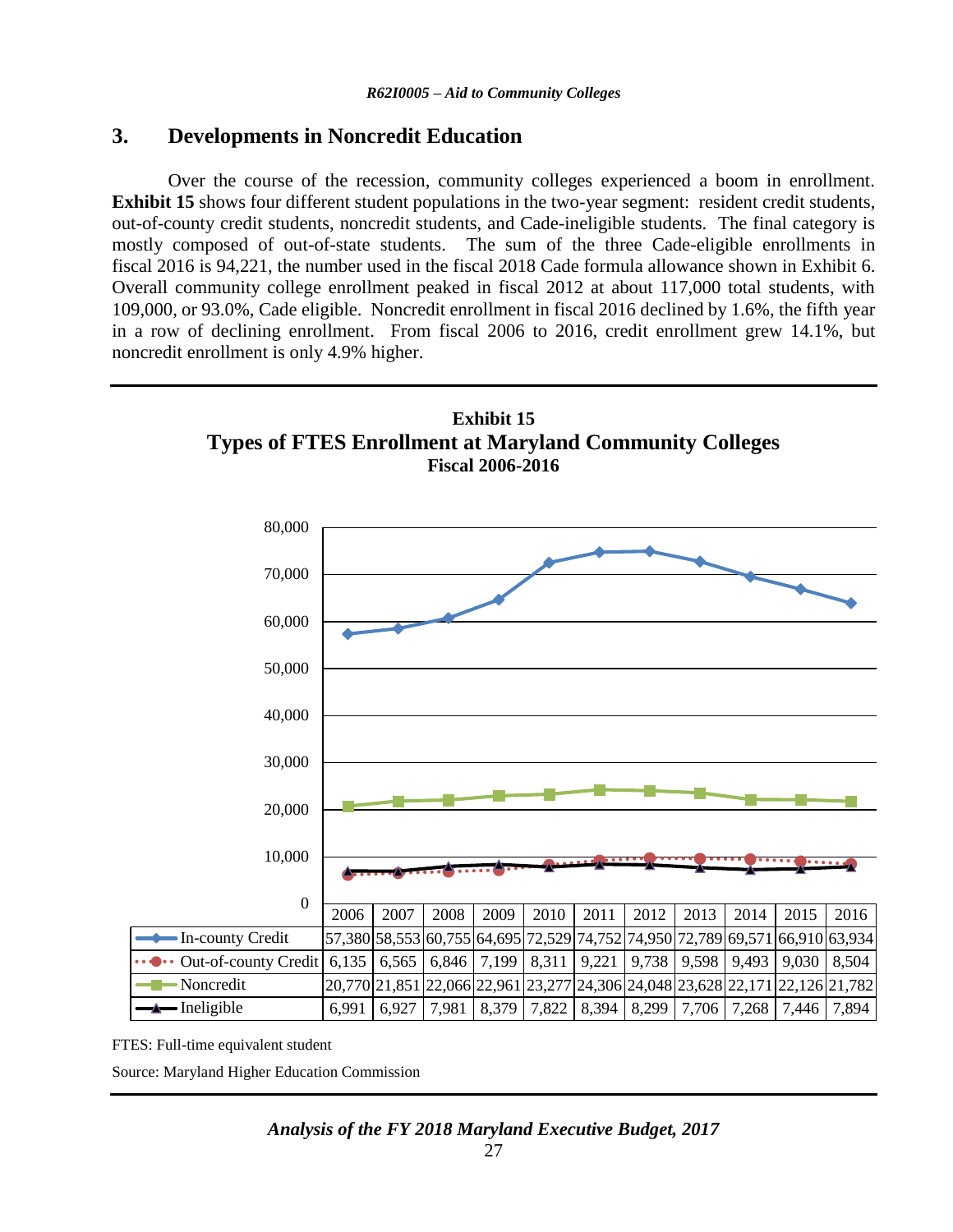This low growth in noncredit training may be a concern because, according to the Lumina Foundation in 2015, about 80% of the jobs lost in the recession were those requiring a high school education or less and newly created jobs increasingly require some level of specialized training. The Georgetown University Center for Education and the Workforce agreed, stating that many more jobs now require "middle skills," that is more than a high school education but less than a postsecondary degree. Such skills are obtained by taking workforce training courses, which are made up of training sequences. These are part of the broader spectrum of noncredit classes offered by community colleges. An entirely different vocabulary helps emphasize the differences between the world of credit programs (associate's degrees and certificates) and continuing education (training, licensure, and certifications). For-credit students enroll in credit hours, while noncredit students enroll in clock hours. Sequences that are approved by MHEC as meeting a State-approved objective for workforce development may be converted to credit hours and then counted in the Cade formula for State funding. Noncredit enrollment peaked in fiscal 2011, one year before credit enrollment peaked, as shown in Exhibit 15, but it did not experience the enrollment boom during the recession, despite being more workforce oriented. For example, in fiscal 2010, when resident credit enrollment grew 12%, noncredit enrollment grew only 1%.

MHEC recently submitted a *Joint Chairmen's Report* (JCR) item titled *Report on Continuing Education Outcomes* to provide an update on collecting information on noncredit education in Maryland. This information is shown in **Exhibit 16**. Overall, enrollments declined, as would be expected from the decline shown in the fiscal 2015 data in Exhibit 15. This is the current extent of collected data and does not allow for much analysis.

| <b>Exhibit 16</b><br><b>Noncredit Enrollment at Maryland Community Colleges</b><br><b>Fiscal 2014-2015</b> |             |                           |                   |                      |  |
|------------------------------------------------------------------------------------------------------------|-------------|---------------------------|-------------------|----------------------|--|
| <b>Unduplicated Annual</b><br><b>Headcount</b>                                                             |             |                           |                   |                      |  |
| <b>Type</b>                                                                                                | 2014        | 2015                      | <b>Difference</b> | % Change             |  |
| Professional Licensure or Certification                                                                    | 112,951     | 109,542                   | $-3,409$          | $-3\%$               |  |
| Basic Skills Development                                                                                   | 38,672      | 38,120                    | $-552$            | $-1\%$               |  |
| Recreation or Lifelong Learning                                                                            | 71,513      | 68,446                    | $-3,067$          | -4%                  |  |
| <b>Total</b>                                                                                               | 223,136     | 216,108                   | $-7,028$          | $-3%$                |  |
|                                                                                                            |             | <b>Course Enrollments</b> |                   |                      |  |
| <b>Type</b>                                                                                                | <u>2014</u> | <u>2015</u>               | <b>Difference</b> | $\frac{9}{6}$ Change |  |
| Professional Licensure or Certification                                                                    | 204,555     | 201,364                   | $-3,191$          | $-2\%$               |  |
| Basic Skills Development                                                                                   | 72,224      | 72,787                    | 563               | 1%                   |  |
| Recreation or Lifelong Learning                                                                            | 170,392     | 162,328                   | $-8,064$          | $-5\%$               |  |
| <b>Total</b>                                                                                               | 447,171     | 436,479                   | $-10,692$         | $-2\%$               |  |

Source: Maryland Higher Education Commission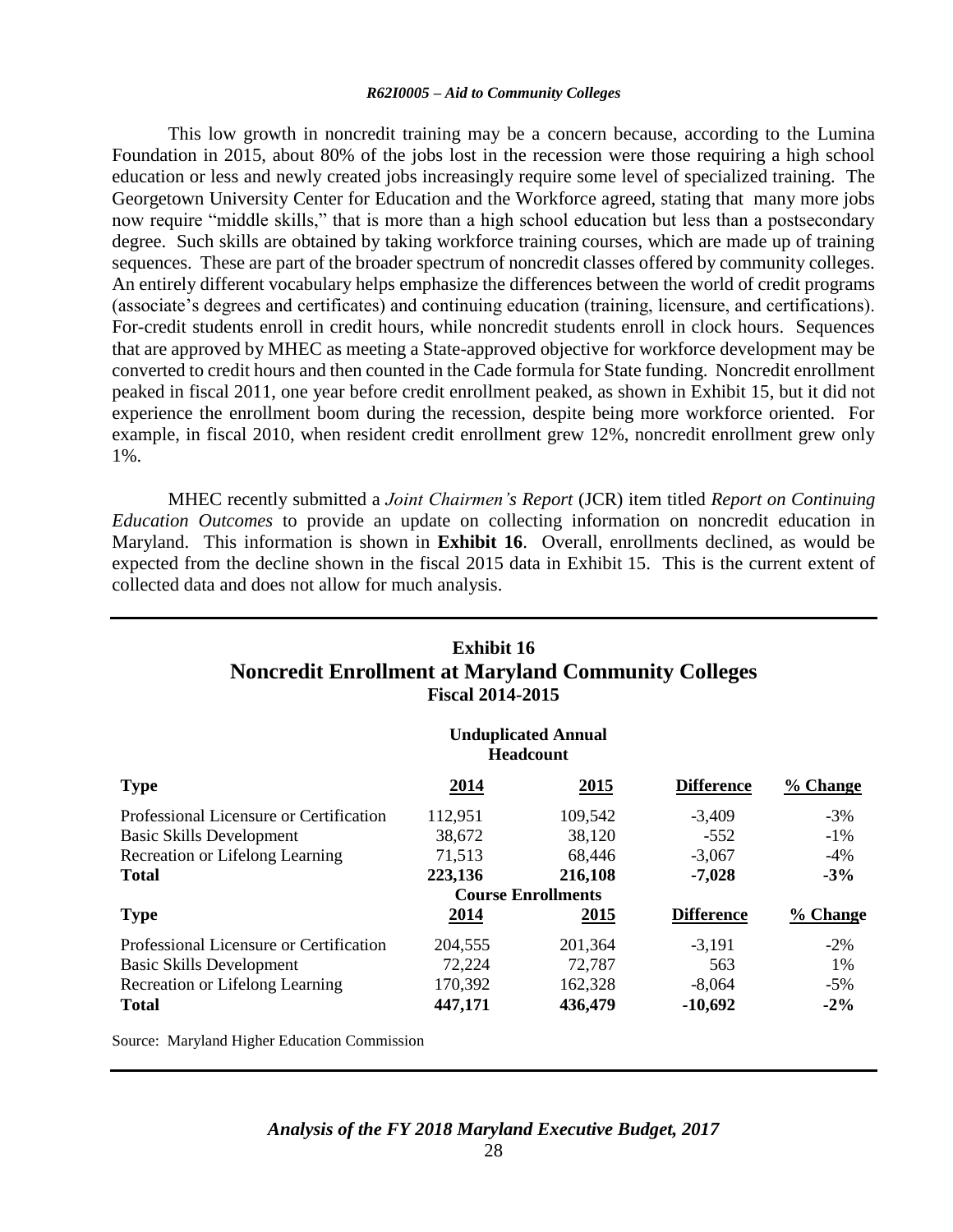MHEC would like to expand its annual data collections to capture more information on this postsecondary education population. However, there are several barriers. For example, there is no standard method for classifying different workforce training sequences. Again, the amount of information collected varies greatly by institution because, historically, this information has not been part of standard reporting requirements. MHEC does suggest that now is a good time to update data practices across the two-year sector to better capture data on individuals who complete training sequences that lead to State licensure or industry certifications. To that end, MHEC will launch a pilot collection of fiscal 2016 completers in fiscal 2017 and follow up with a complete collection of fiscal 2017 completers in fiscal 2018. This slow rollout will allow MHEC and institutions to address potential data quality issues to ensure the fiscal 2017 data is good. In the same JCR, MHEC also identified issues with collecting licensure data from Maryland governmental units. MHEC identified a dozen organizations that issue licenses, as well as two federal agencies. MHEC warns that the amount of resources needed to standardize data collection across these sources likely is not worth the cost. MHEC instead suggests that the Maryland Longitudinal Data System (MLDS) Center is equipped to answer some of these workforce questions because MLDS has access to wage and unemployment data. MHEC already works with MLDS on cross-sector studies and can further explore how to identify, evaluate, and report on Marylanders receiving workplace licensures. While little data is currently available, MHEC anticipates more information will be available a year from now. **DLS concurs with MHEC's expanded data collection on noncredit outcomes and recommends narrative on what MHEC collects and what MHEC plans to do with MLDS with regard to better understanding noncredit student outcomes and job placements.**

### **Maryland WorkSmart**

Maryland WorkSmart was created in November 2016 as a collaboration between Maryland's community colleges and the Department of Commerce as a single point of contact for businesses to fulfill training needs. While last year community colleges worked with over 1,000 businesses in Maryland, some Maryland businesses struggled to connect with the right workforce training providers. WorkSmart will actively tell the business community what the two-year sector can offer, such as curriculums for new fields of study on the noncredit side. There is no new funding associated with WorkSmart. WorkSmart has 1 position devoted to it which is funded by CCBC, and it has a web page hosted on the MACC website. It is not clear what role the Department of Labor, Licensing, and Regulation's (DLLR) Division of Workforce Development and Adult Learning has with WorkSmart. This division oversees programs like apprenticeships, which involve classroom training at community colleges that connect Marylanders with in-demand occupations. **The Director of MACC should comment on the role of Commerce and DLLR in Maryland WorkSmart. The Director should also comment on how sustainable WorkSmart is as it is currently relying on the generosity of CCBC.**

Maryland WorkSmart is also currently examining workforce training models used by community colleges in other states, such as Colorado, Mississippi, and Virginia. The Virginia Economic Development Partnership's Virginia Jobs Investment Program reduces the human resource development costs for new and expanding companies in that state, serving primarily existing small businesses. These three states, however, have centralized community college systems that are very different from Maryland's system of strong local control. **The Director of MACC should comment**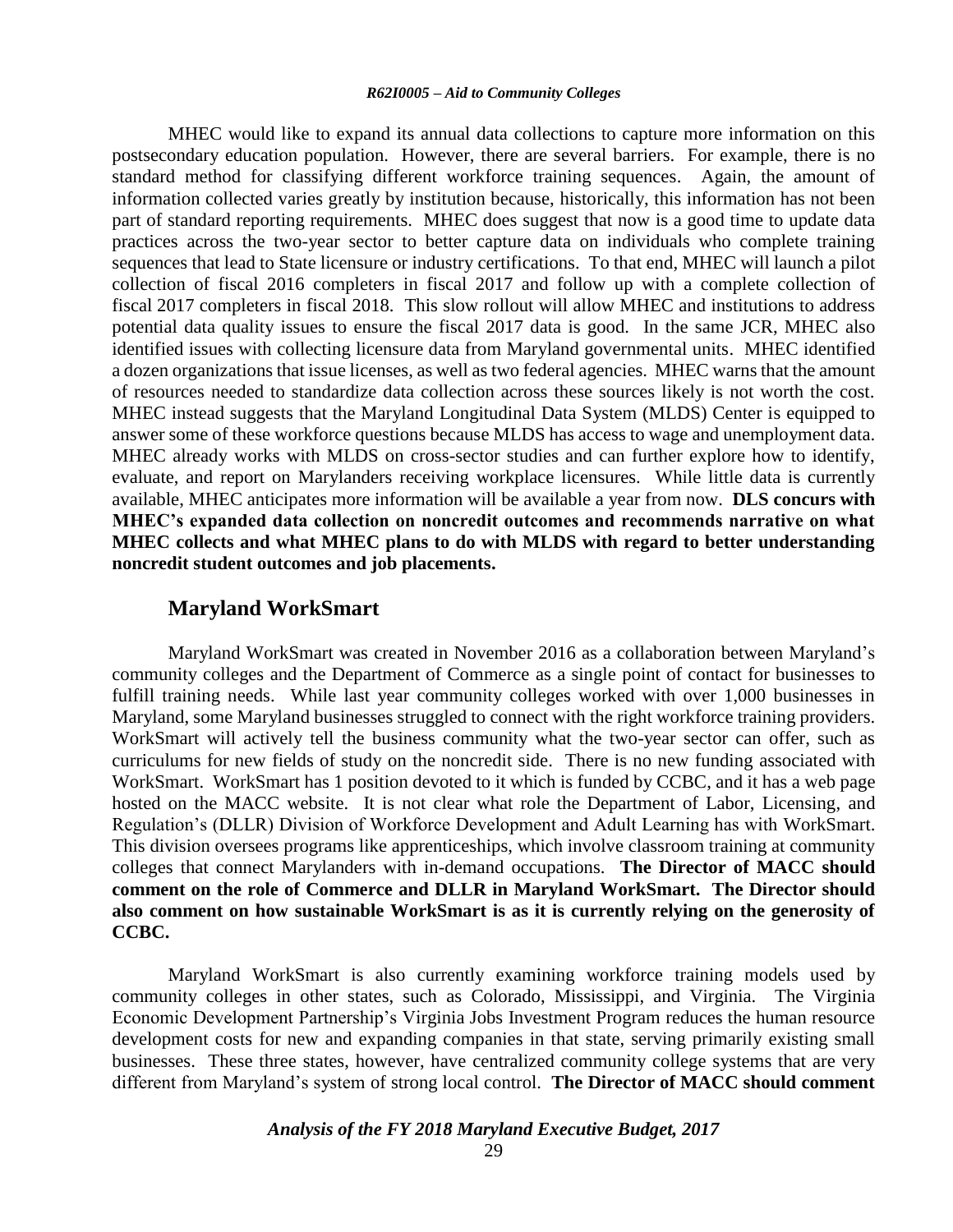**on whether WorkSmart has identified any successful workforce training programs in states without centralized community college systems.**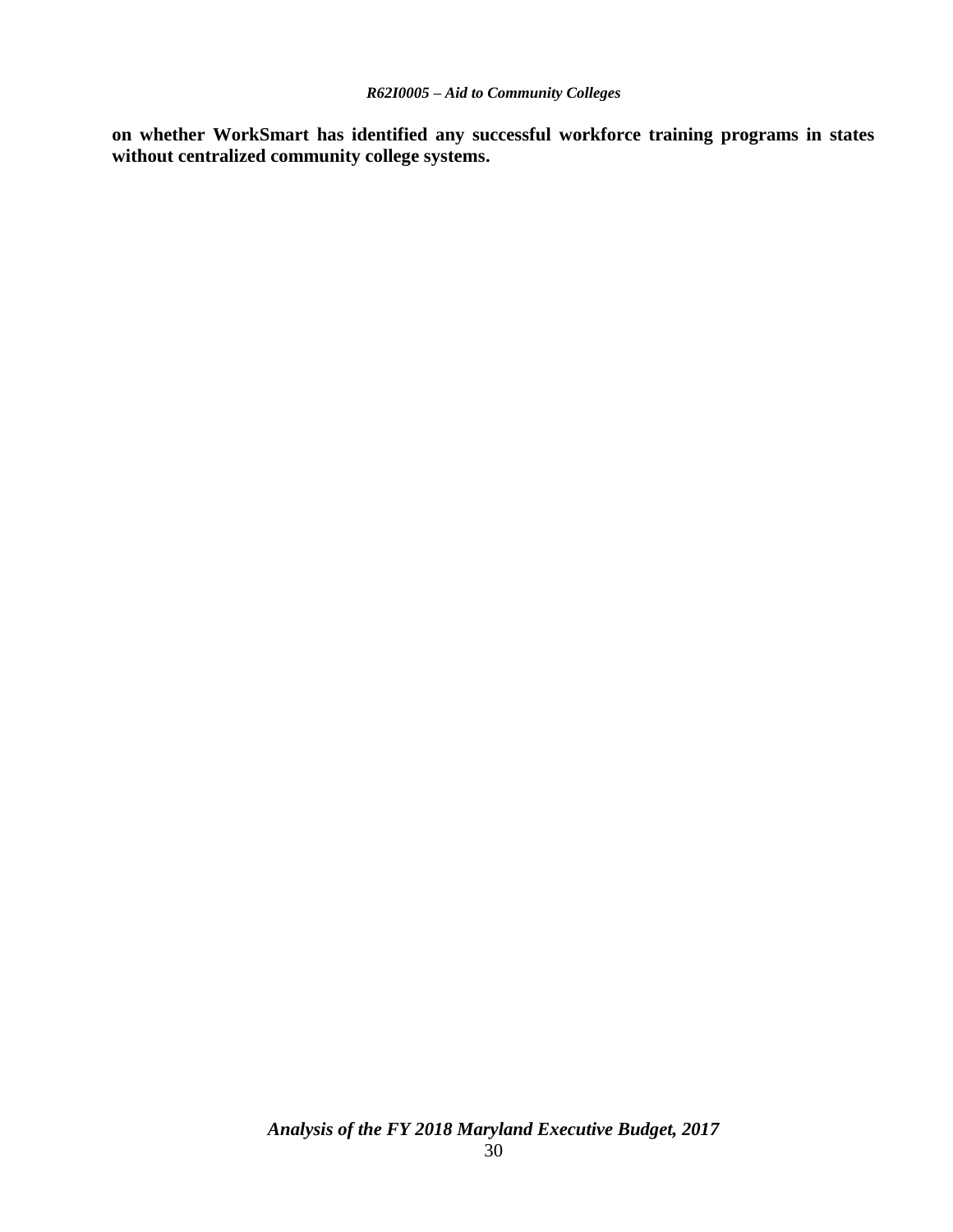# *Recommended Actions*

1. Add the following language to the general fund appropriation:

, provided that the appropriation made herein for local community colleges be reduced by \$296,405.

**Explanation:** This \$0.3 million reduction in general funds for local community colleges corrects for an overstatement of enrollment in the fiscal 2018 allowance.

2. Add the following language to the general fund appropriation:

Further provided that the appropriation made herein for community colleges be reduced by \$4,000,000.

**Explanation:** This action deletes the new \$4 million one-time supplemental grant for community colleges.

3. Adopt the following narrative:

**Report on Noncredit Student Data from Fiscal 2016:** The Maryland Higher Education Commission (MHEC) has informed the budget committees that it is piloting a new data collection effort regarding completion in noncredit workforce training programs in fiscal 2016. The committees request MHEC summarize the data that is received and explain how MHEC and Maryland Longitudinal Data System are working together to determine the effectiveness of noncredit sequences in meeting the State's workforce needs.

| <b>Information Request</b>                           | Author      | <b>Due Date</b>  |
|------------------------------------------------------|-------------|------------------|
| Report on noncredit student<br>data from fiscal 2016 | <b>MHEC</b> | December 1, 2017 |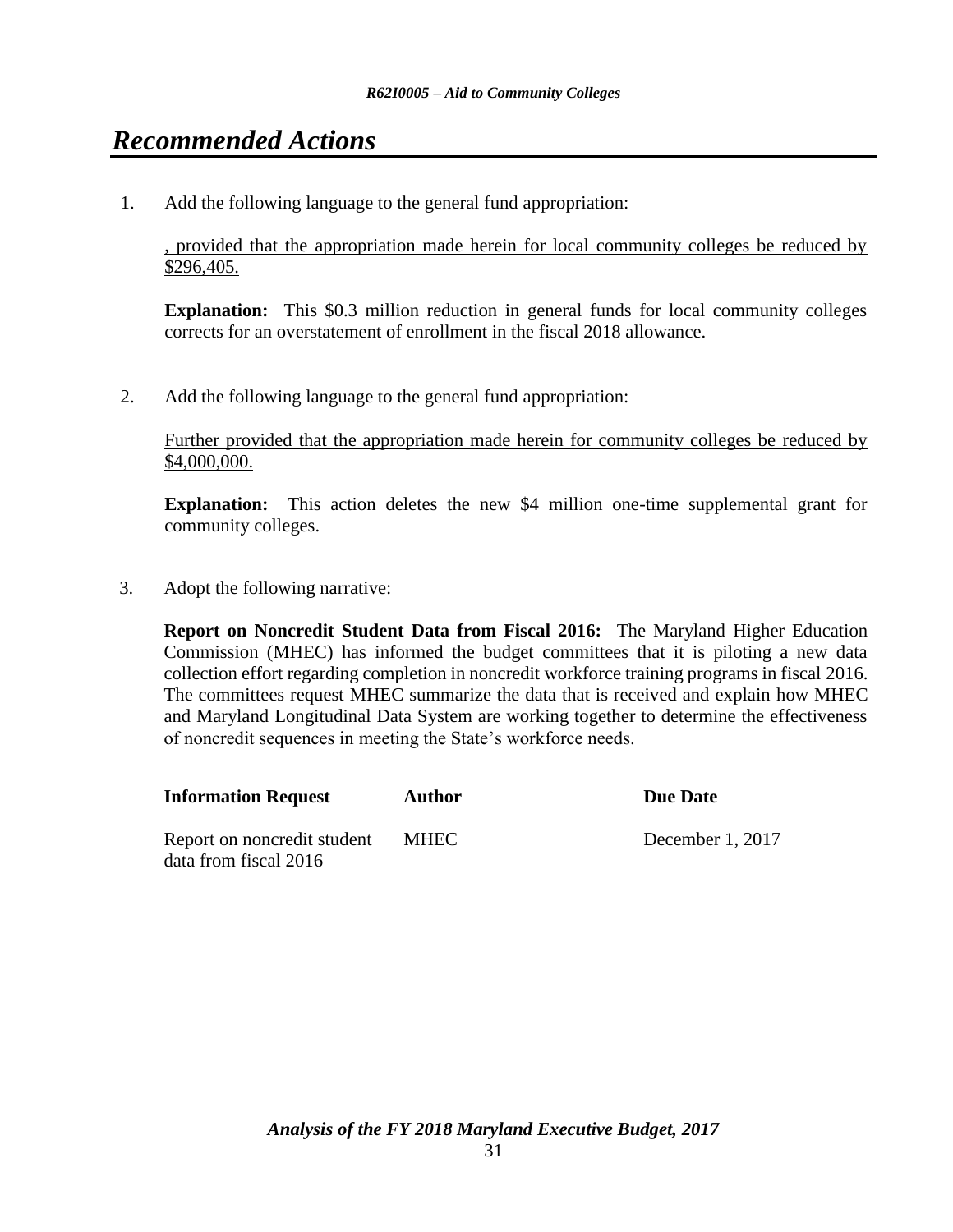# **Appendix 1 Current and Prior Year Budgets Aid to Community Colleges (\$ in Thousands)**

|                                        | General<br><b>Fund</b> | <b>Special</b><br><b>Fund</b> | <b>Federal</b><br><b>Fund</b> | Reimb.<br><b>Fund</b> | <b>Total</b>     |
|----------------------------------------|------------------------|-------------------------------|-------------------------------|-----------------------|------------------|
| <b>Fiscal 2016</b>                     |                        |                               |                               |                       |                  |
| Legislative<br>Appropriation           | \$296,129              | \$0                           | \$0                           | \$0                   | \$296,129        |
| Deficiency<br>Appropriation            | 5,750                  | $\boldsymbol{0}$              | $\boldsymbol{0}$              | $\boldsymbol{0}$      | 5,750            |
| <b>Budget</b><br>Amendments            | $\boldsymbol{0}$       | $\overline{0}$                | $\mathbf{0}$                  | $\boldsymbol{0}$      | $\boldsymbol{0}$ |
| Reversions and<br>Cancellations        | $-41$                  | $\boldsymbol{0}$              | $\mathbf{0}$                  | $\boldsymbol{0}$      | $-41$            |
| <b>Actual</b><br><b>Expenditures</b>   | \$301,839              | \$0                           | \$0                           | \$0                   | \$301,839        |
| <b>Fiscal 2017</b>                     |                        |                               |                               |                       |                  |
| Legislative<br>Appropriation           | \$314,335              | \$0                           | \$0                           | \$0                   | \$314,335        |
| Cost<br>Containment                    | $\boldsymbol{0}$       | $\boldsymbol{0}$              | $\boldsymbol{0}$              | $\boldsymbol{0}$      | $\boldsymbol{0}$ |
| <b>Budget</b><br>Amendments            | $\overline{0}$         | $\overline{0}$                | $\mathbf{0}$                  | $\overline{0}$        | $\boldsymbol{0}$ |
| <b>Working</b><br><b>Appropriation</b> | \$314,335              | \$0                           | \$0                           | \$0                   | \$314,335        |

Note: Does not include targeted reversions, deficiencies, and contingent reductions. Numbers may not sum to total due to rounding.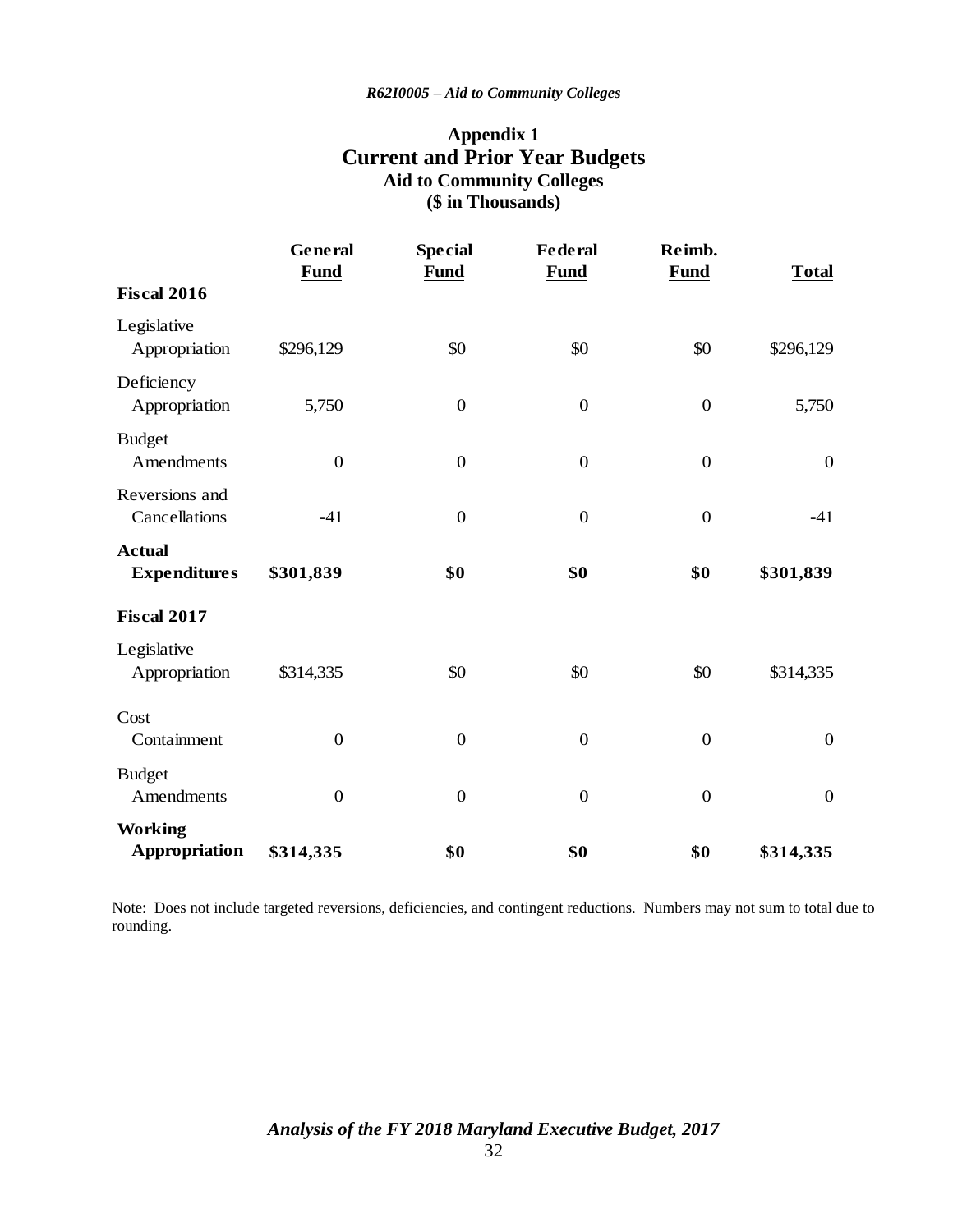## **Fiscal 2016**

General funds increased \$5.8 million due to three deficiency appropriations: \$2.7 million to resolve prior year unfunded liabilities in the Statewide and Health Manpower (SHM) programs; \$1.7 million to resolve prior year unfunded liabilities in the Optional Retirement Program (ORP); and \$1.3 million to fully meet fiscal 2016 obligations of the ORP.

General fund reversions included \$30,000 in unspent funds in the SHM grant and \$10,000 in unspent funds in the ORP were reverted. In past years these funds would have gone to pay down the ongoing liabilities of the State to the community colleges in those programs, but these funds are no longer needed.

# **Fiscal 2017**

To date, there have been no changes to the legislative appropriation.